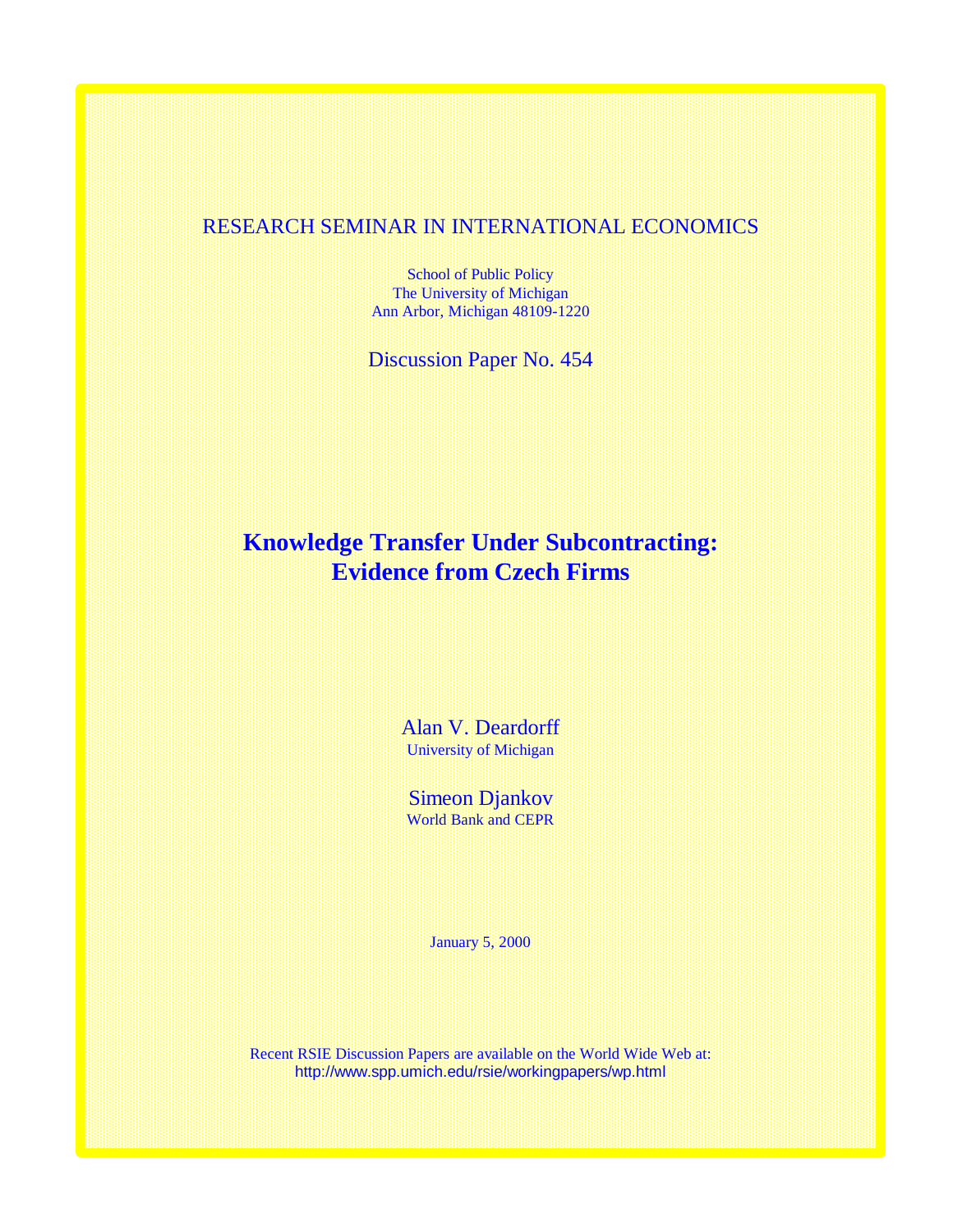## **Knowledge Transfer Under Subcontracting: Evidence from Czech Firms**\*

Alan Deardorff University of Michigan Ann Arbor, USA

Simeon Diankov<sup>^</sup> World Bank and CEPR Washington DC, USA

This Draft: January 5, 2000

## Abstract

We investigate the significance of subcontracting arrangements as a source of knowledge transfer and increased efficiency for Czech firms during 1993 through 1996. We draw on detailed enterprise surveys and interviews with the managers of 373 manufacturing firms in the Prague region. The results suggest a positive correlation between employee training and subcontracting. Subcontracting is also associated with a reduction in variable costs and a price premium on the stock market. The effect of subcontracting on other firms in the same industry is weak. A high share of subcontracting activity in a particular industry is associated with increased valuation of firms without foreign partners as investors anticipate more subcontracting arrangements.

JEL Codes: D24, F14, O52, P31 Keywords: Czech Republic, subcontracting, knowledge transfer

<sup>\*</sup> We thank Janet Craswell, Caroline Freund, Bernard Hoekman, David Hummels, Wolfgang Keller, Jim Levinsohn, Giorgio Navaretti, Jim Tybout, participants at the Trade and Technology conference at Fondazione Enrico Mattei and the Empirical Trade Conference at Purdue University, and the anonymous referee for comments. ^ Corresponding author: Sdjankov@worldbank.org; Tel. 202 473 4748; 1818 H Street, NW, Room MC9-619, Washington DC, 20433.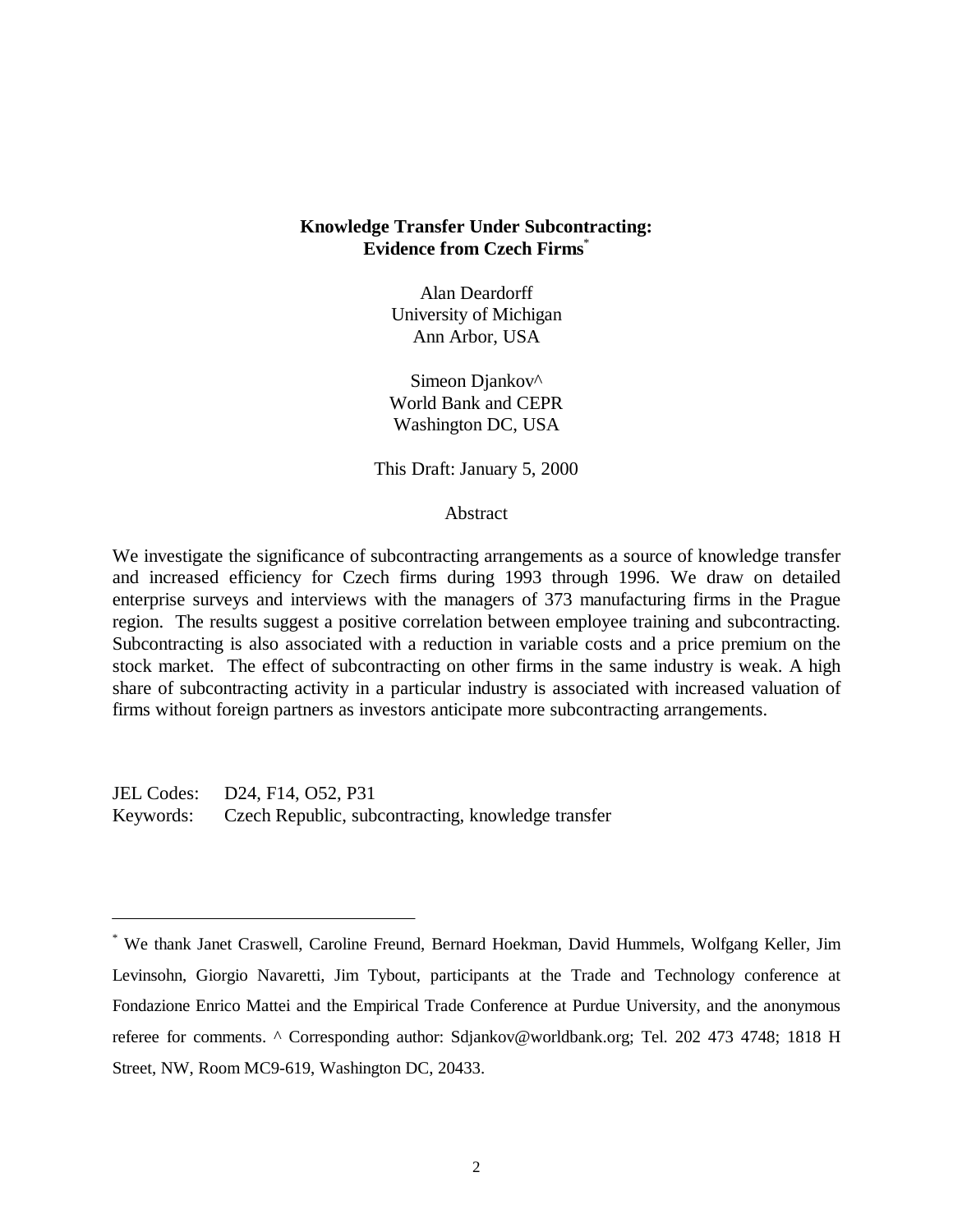## **Knowledge Transfer under Subcontracting: Evidence from Czech Firms**

## **1. Introduction**

The current literature investigating the avenues of international knowledge transfer focuses primarily on the impact of foreign direct investment, joint ventures, and licensing agreements. Less attention has been devoted to analyzing the relative importance of subcontracting, defined as non-equity arrangements between firms, as a source of knowledge transfer. There are two reasons for this neglect. First, subcontracting has not been welldocumented, since it does not involve movement of capital across borders or changes in the ownership structure of the subcontractor. Second, the majority of empirical studies on knowledge transfer have investigated companies in developed markets, where subcontracting is not a traditional method of cross-border cooperation. It is more common in North-South (or West-East) partnerships, where some uncertainty exists as to the ability of the South (East) subcontractor to maintain high quality and timely delivery. Subcontracts are used in such cases during a probation period after which successful partnerships may become joint ventures.

In this paper we explore the significance of subcontracting as a source of knowledge transfer and increased efficiency for Czech firms during 1993 through 1996. We draw on detailed enterprise surveys and interviews with the managers of 373 manufacturing firms in the Prague region. The data set is particularly appropriate to study this topic due to the large increase in subcontracting activity in the Czech Republic in the first half of the 1990s, as well as the openness of Czech managers in answering questions about the effects of subcontracting on their firms.

1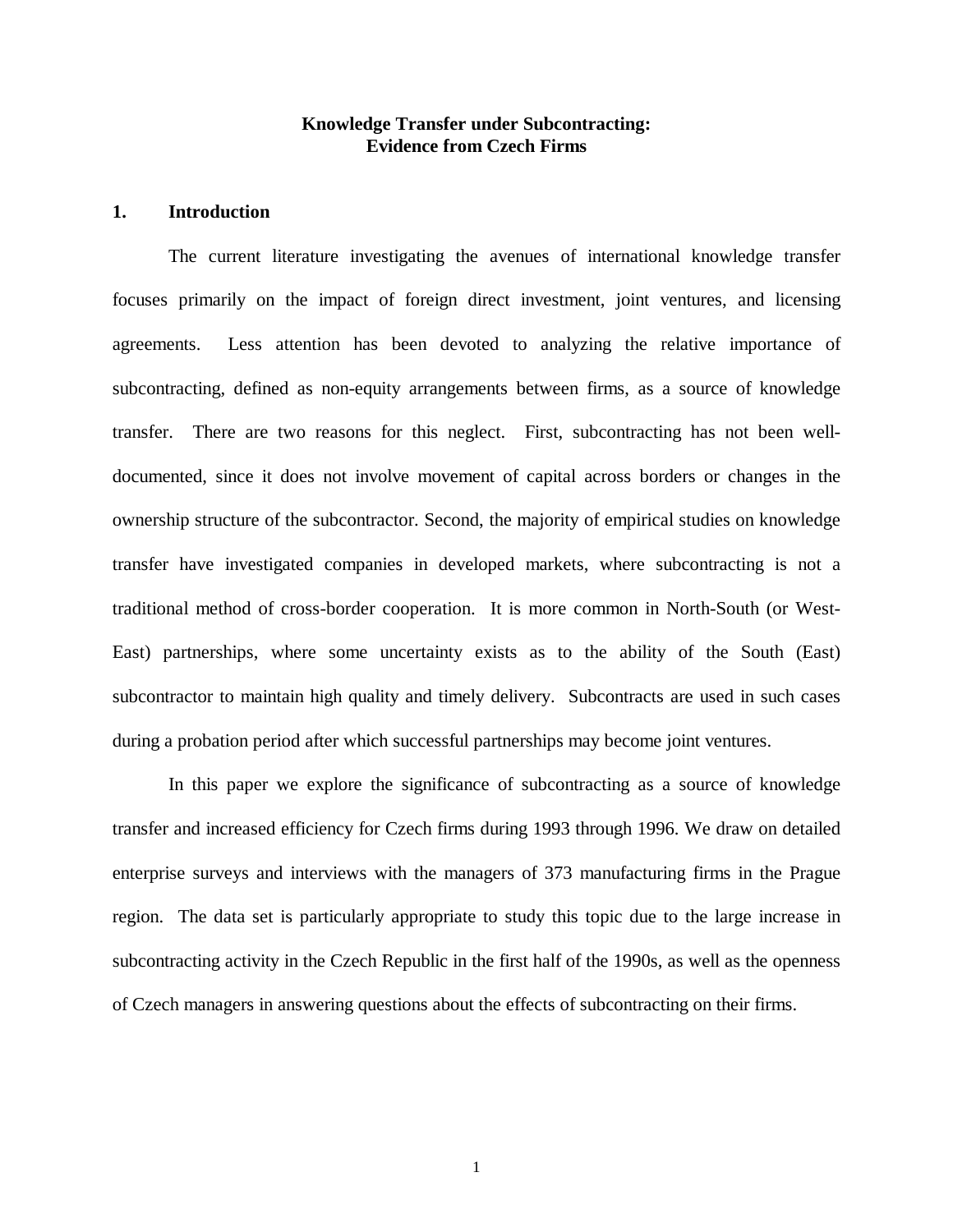The results suggest that there is a positive correlation between employee training and subcontracting. Subcontracting is also associated with a reduction in variable costs and a price premium on the stock market. The effect of subcontracting on other firms in the same industry is weak. The variable costs of these firms are not affected by the share of subcontracting. A high share of subcontracting activity in a particular industry is, however, associated with increased valuation for firms without foreign partners as investors anticipate further cooperation. These results are consistent with previous studies (Haddad and Harrison (1993); Aitken and Harrison (1999)) on the absence of sector-specific productivity spillover effects of foreign direct investment.

The paper is organized as follows. Section 2 outlines the previous literature of crossborder partnerships and knowledge transfer. Section 3 develops the conceptual framework. Section 4 describes the data set and the interview questions concerning the role of subcontracting, and Section 5 sets out the estimation approach for the effect of subcontracting on the performance of Czech firms and their competitors. Section 6 concludes.

#### **2. Cross-Border Knowledge Transfer**

Most studies on international knowledge transfer have evolved in the context of the literature on macroeconomic growth and endogenous innovation. The basic argument in this literature is that the openness of a country to trade and investment enhances the transfer of knowledge from abroad. Such transfer can occur through formal channels like foreign direct investment, joint ventures, and licensing agreements. It can, however, also happen through less formal channels like subcontracting, arms-length trade in capital goods, or simply through learning from foreign competitors. The theory of knowledge transfer is developed in Findlay (1978) and

2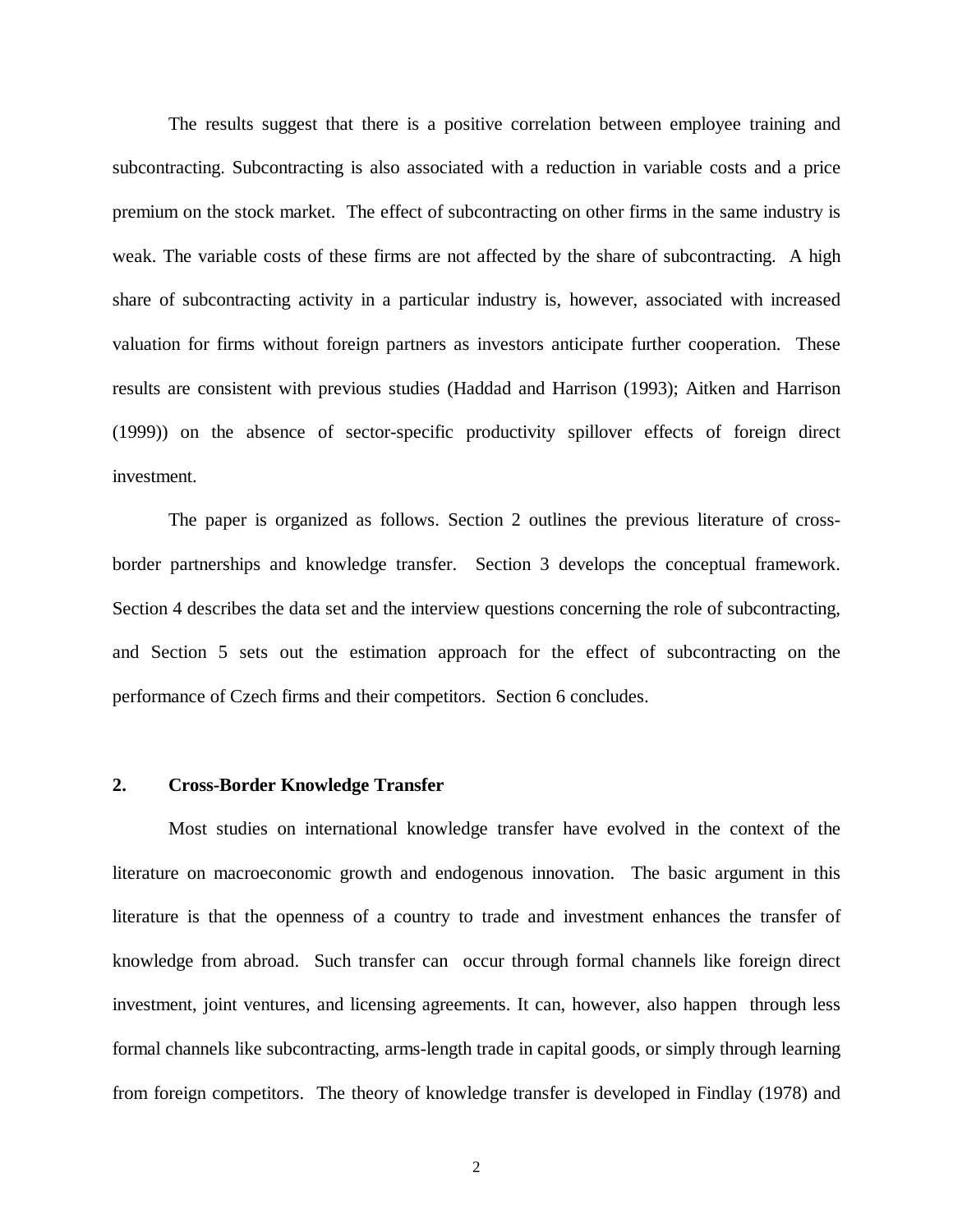Grossman and Helpman (1991), while Blomstrom and Kokko (1998) survey the literature on the impact of foreign direct investment on firm efficiency in the host country.

Although empirical tests on the effect of these different channels of knowledge transfer require firm-level data, few papers focus on measurement at the micro level. Most scholars use country- or industry-level aggregates. Rodrik (1994) investigates capital goods imports as a source of technology transfer using a panel of forty-four countries. His study finds that industry performance, measured by total factor productivity growth, is positively correlated with the volume of imported capital goods. Coe and Helpman (1995) and Coe, Hoffmaiser, and Helpman (1997) use data on total imports to investigate the effect of foreign R&D on domestic productivity levels as it may be transmitted through trade more generally. Their findings suggest that foreign R&D positively affects domestic productivity, and that the magnitude of this effect increases with the openness of the economy. The study does not, however, specify the precise channels through which this R&D transfer takes place.

Little evidence is found of spillover effects from FDI to other firms in the same industry. The argument for expecting such spillovers is that once workers receive training, they have the incentive to leave the firm and sign with competitor firms whose managers want to increase their firms' efficiency. Aitken and Harrison (1999) study a panel of over 4,000 Venezuelan firms over the 1975-89 period and find negative spillover effects from FDI activity to domestic firms. Aitken, Harrison, and Lipsey (1996) find similar effects of U.S. investment in Mexico and Venezuela. They attribute this to the presence of fixed costs: once foreign subsidiaries gain a substantial share of the local market, domestic firms are forced to produce less. Even if some positive spillover effects from gaining new knowledge are present, they are more than counter-balanced by the negative effect of increasing fixed costs. Haddad and Harrison (1993) find similar results for a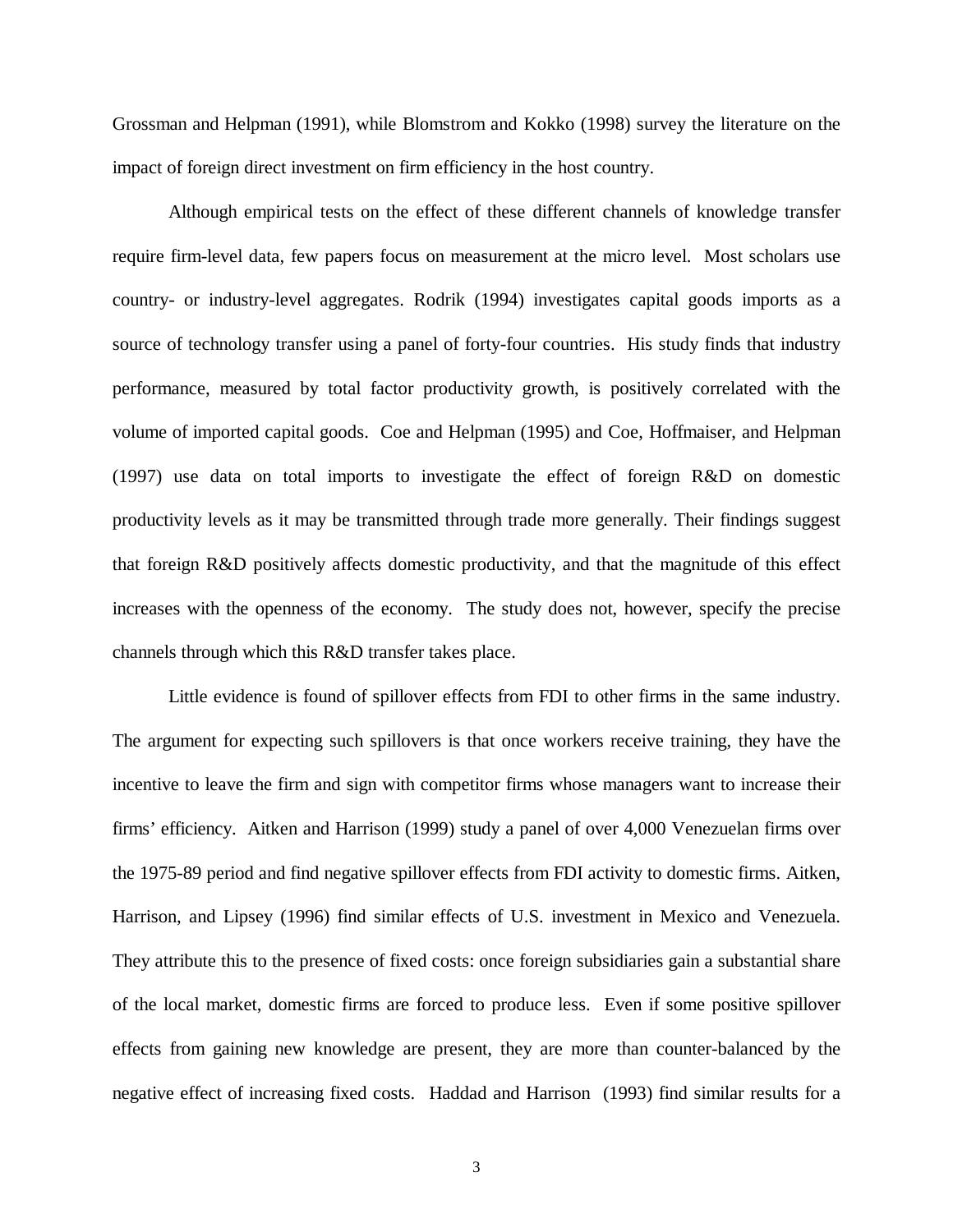panel of 2,000 Moroccan firms over 1985-89. In contrast, Blomstrom and Wolff (1989) find a positive spillover effect of foreign direct investment in Mexican industries. Sectors with high numbers of foreign subsidiaries show faster convergence of productivity levels to US norms. Again, it is not clear whether the positive effect is due to disciplining factors or to knowledge transfer.

The direct benefits to recipient firms from knowledge transfer through employee training have not been subject to empirical research. This is the case even though the theoretical literature that is based on formal linkages (FDI, joint ventures), assumes that there exist an advantage for the foreign subsidiary to enter a new market, and that this advantage most often takes the form of superior knowledge. Otherwise the entry would be unprofitable and would not happen. The theoretical literature does not, however, deal with the problem of worker retention. That is, how would managers (or foreign partners) prevent employees from leaving the company once they are trained? Or what prevents managers of local firms from going to a competitor once their foreign partner has provided training? The anecdotal evidence in Djankov and Hoekman (2000) provides some answers to this question in the Czech context. They find that managers of Czech firms are loyal to their contractors because they expect to be rewarded by the establishment of joint ventures in the future. Workers do not leave the company since they are offered higher wages than the prevailing market wage once trained. In this paper we provide comprehensive evidence on the effects of subcontracting.

## **3. Subcontracting in the West-East Context**

We see the subcontracting process as being analogous to what firms do when they provide on-the-job training for their workers. A problem is explaining how the trainers keep the trainees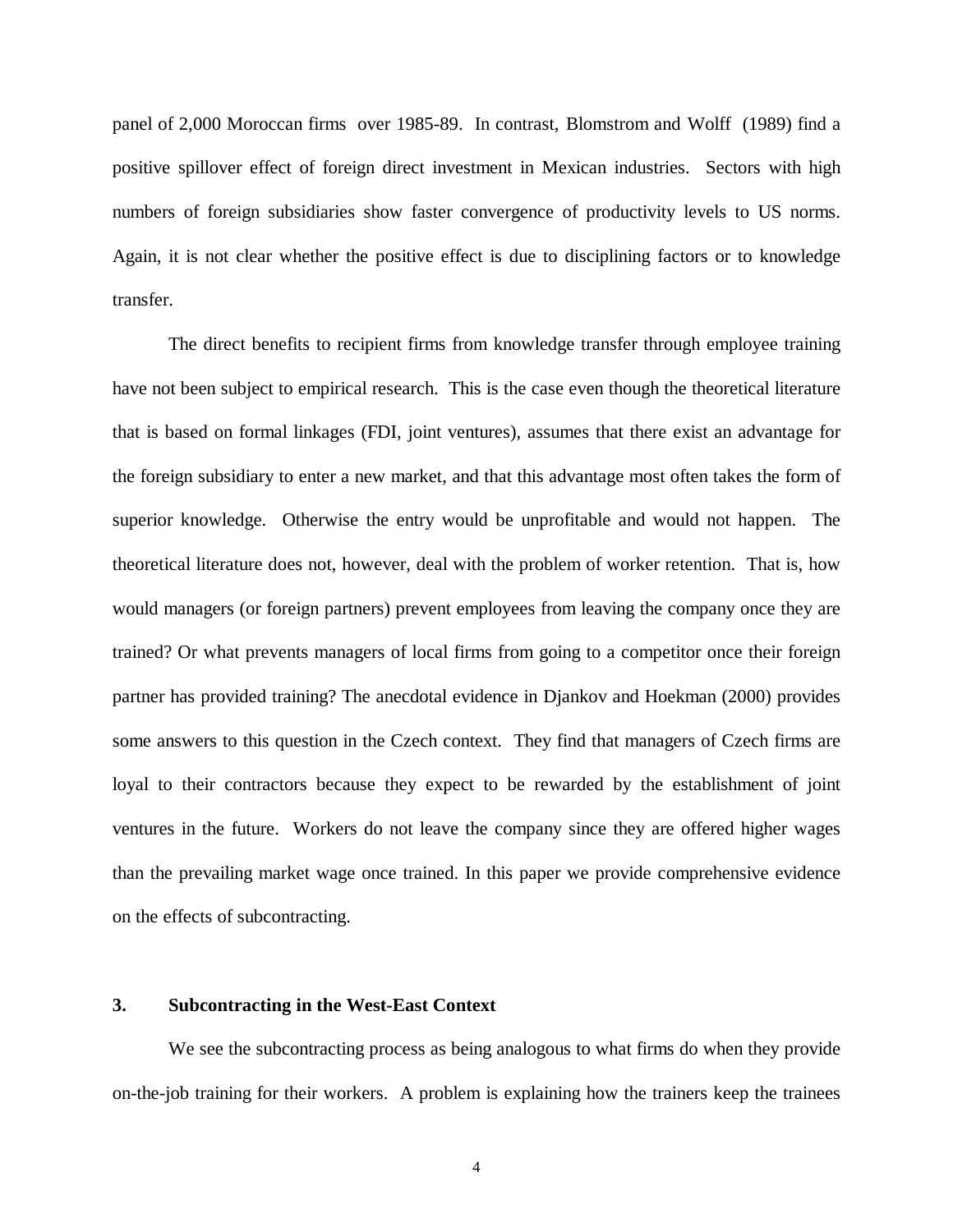from, at best, leaving with their knowledge once they've got it and, at worst, going into competition with the trainer and undermining its market position. An answer to the first is simply that the trainers must increase what they pay once the training is provided, so that the firm/worker cannot do better on the open market. The answer to the second, within a Western economy, might be to use legal constraints on the workers, but in the West-East context these constraints will not work. The answer then is to make sure that the information cannot be used to the trainer's disadvantage. That is in part why we observe these subcontracts for only small parts of the production process: The foreign firms are not conveying enough information for the East subcontractors to replace them, but only to feed into them.

Suppose that each production step requires labor with particular characteristics, or it will not work at all. The needed labor characteristics are of many sorts. Some may be widely available on the market, and the firm can hire workers that already have them. Others will be very specific to the particular production step, perhaps even to the particular firm, and they may be hard or impossible to find on the market. In any case, firms cannot in general hire workers that already have all of the characteristics that are needed, and they must provide at least some training.

Once a worker is hired, the firm will pay it some wage (whatever it took to attract the worker from the market), train it, and then increase its wage to keep it from leaving. That will certainly be necessary for any characteristics that have been provided that are easily marketable. But it is probably necessary also for firm-specific characteristics, since the worker knows its value to the firm and the firm's cost of going through this search and training process again to replace it. A simple higher wage will not work, however, if the worker sees the training it has acquired as not just enabling it to add to the productivity of its employer, but also as enabling it to leave the firm and compete with it, lowering the firm's profits instead. The firm cannot afford to pay every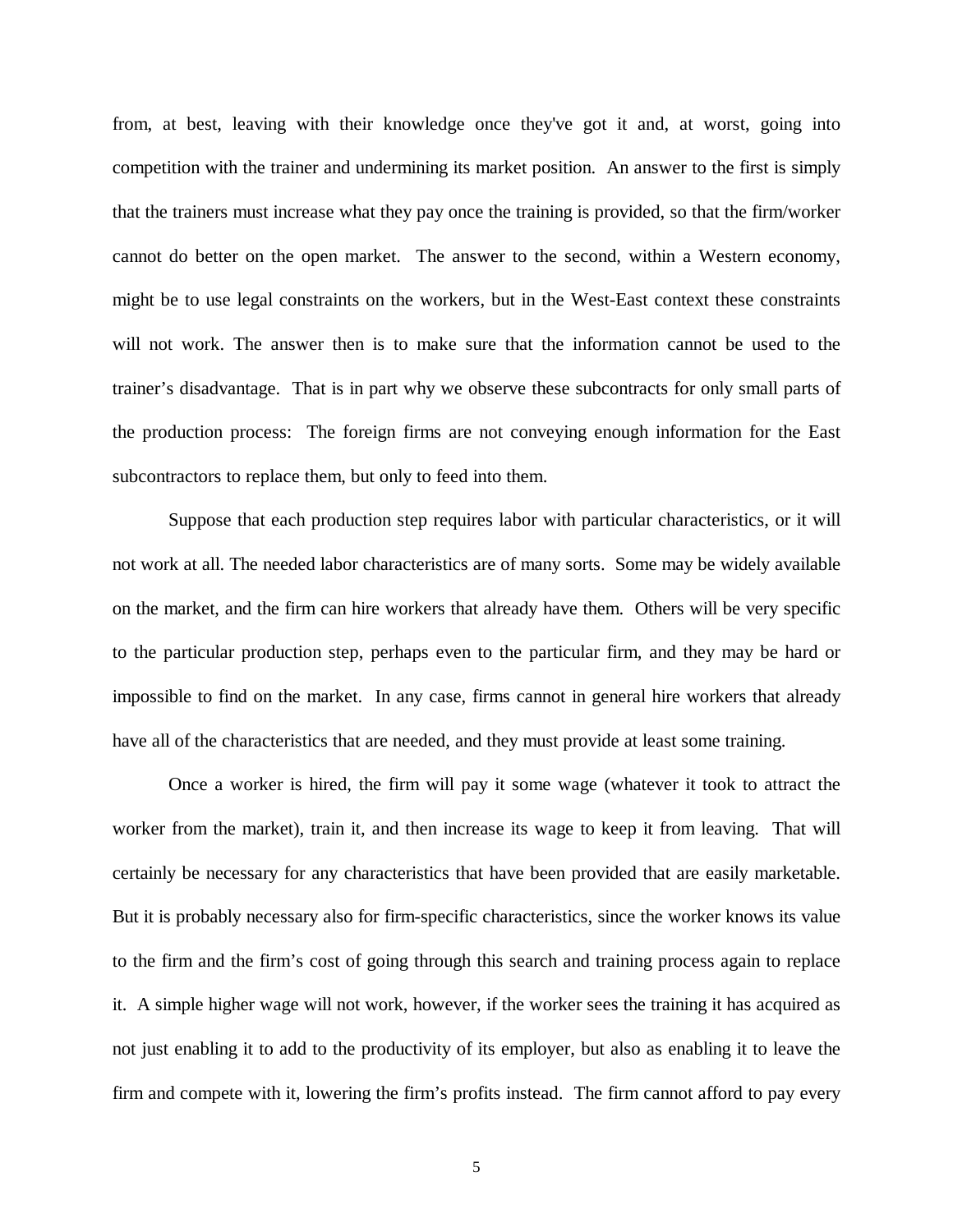worker enough of a premium to prevent that kind of defection, and that is where legal restrictions (non-competition clauses in contracts, for example) may come in.

That is the story we see describing an ordinary Western firm. Turn now to the West-East context. In the West, we have many firms in some sort of equilibrium, producing with more or less stable labor forces that have characteristics that workers have picked up from education, previous employment, and their current employers. Wages will reflect the usual abundance and scarcity of workers, but also and more importantly, the abundance and scarcity of the characteristics (relative to their usefulness to employers). In the East, we may also have been in such an equilibrium, but with very different factor endowments and thus different prices of characteristics and different wages of workers. Or more likely we may be starting with the results of a non-market process that has generated quite different scarcities and abundances of characteristics than in the West.

There is an opportunity, as always when trade barriers fall, for differences in factor prices to create trade. If an Eastern firm could mimic all of the actions of a Western firm, including all the steps of production done by workers with identical machines, the Eastern workers having the same characteristics as the Western workers but paid Eastern wages, it is probable that the low average Eastern wage would enable it to produce at a lower cost and out-compete the Western firm. But there are several problems. First, it may not know the technology. Second, it may not be able to find workers with the required characteristics. Third, East products do not have the brand recognition necessary to penetrate Western markets successfully. And fourth, the Eastern firm may not be able to acquire capital with the right characteristics either. Actually, "knowing the technology" is not really a separate problem, since if you could get the right machines and workers with the right knowledge characteristics (including managers), then you would have the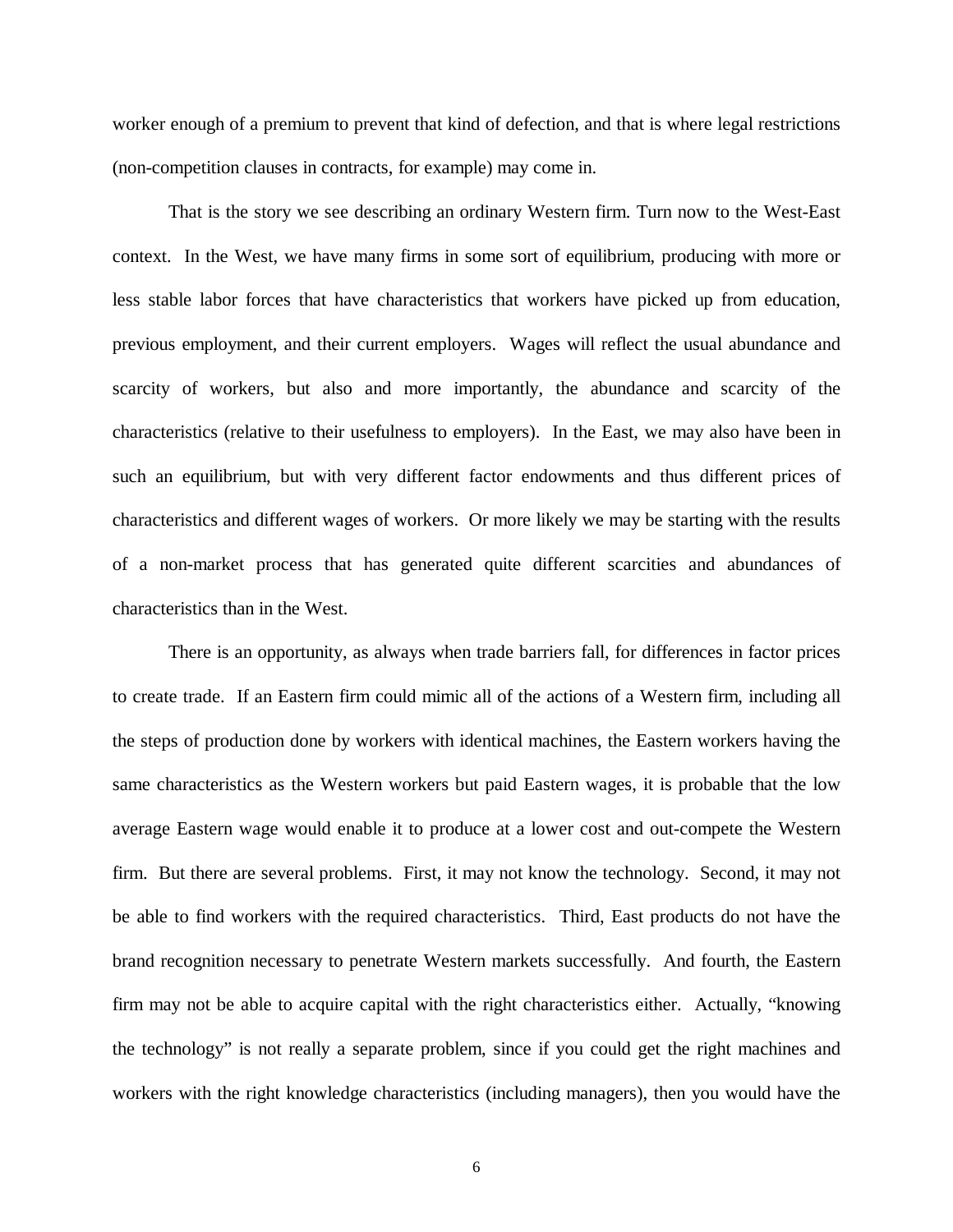technology. So it is the absence of required worker characteristics that prevents this kind of arbitrage from taking place. Trade will still occur, undoubtedly, but it will consist of the Eastern firms producing and exporting standardized products that they already know how to make, or perhaps some differentiated products that, because they have not been tailored to Western tastes or quality, will sell only due to their low price, if at all.

It is here, then, that some sort of cooperation between a Western and an Eastern firm can be profitable. The Western firm has the technology, which means that it has both workers and machines with the characteristics needed for its production processes. The machines themselves can be transported, and they will operate in the Eastern context as well as in the West, as long as workers are qualified to run them. Western workers too can be transported, but they will probably require a wage premium to do so. By working with the untrained Eastern workers for a period of time, they can transmit their own characteristics to them and then return home.<sup>1</sup> The result is a transmission of knowledge from firm to firm, accomplished in part by transmitting characteristics from worker to worker.

How might this process be organized? One possibility would be for an Eastern firm simply to purchase the technology from the Western firm and then use it independently. That is, for an appropriate fee it would purchase machines from the Western firm and pay also for a contingent of the Western firm's employees to come and train its own workers how to use them. This might work, but the incentives are stacked against it, since the trainers have little stake in the success of their trainees, and worse, they may be concerned about competition from them if they succeed.

A more promising approach is the one we focus on in this paper: subcontracting. By establishing an ongoing relationship between the two firms in which the Western firm will profit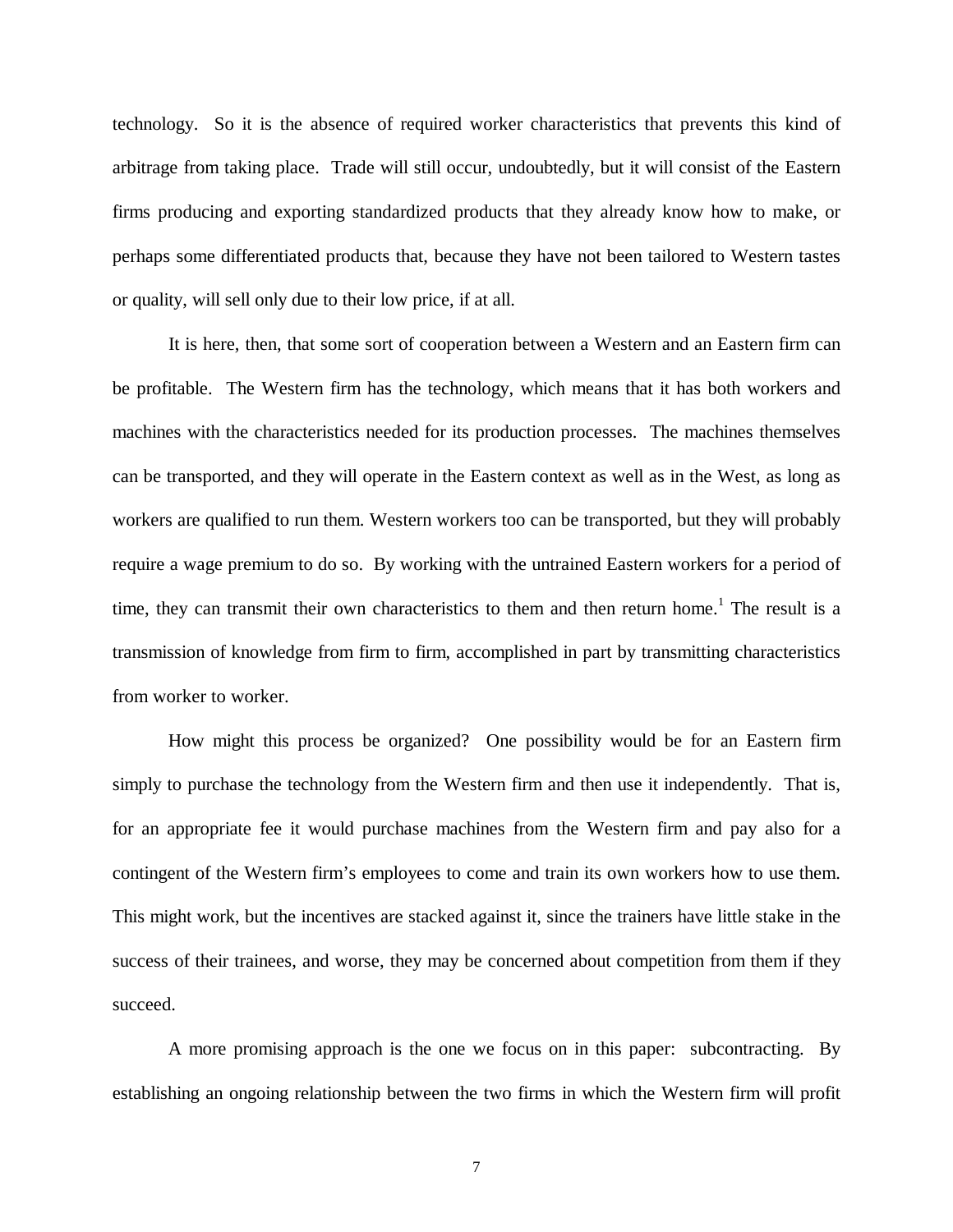not just from the Eastern firm's acquisition of the technology but from the successful use of it, the Western firm is given the incentive to make the arrangement work. Furthermore there is the added advantage that the Eastern firm now need not acquire the entire technology and need not develop its own market for selling the resulting product. By instead participating in only part of the production process and letting the Western firm handle its further processing and marketing, the Eastern firm has less to learn before the enterprise will become profitable. Also, the Western firm is to some extent protected from competition with its Eastern trainee.

What makes this process especially beneficial is the fact that, over time, the supply of these characteristics in the economy will expand and their prices will change, so that other firms and other industries will also become more productive. Therefore we see this process of technology transmission through subcontracting as generating not just the usual static gains from trade, but also a more dynamic change in the characteristics of the Eastern-country labor force that will show up in the long run as an expansion of its productivity.

Thus, our hypotheses are first that subcontracting between Western and Eastern firms serves as a channel for the transmission of knowledge that benefits both firms, and second that as a result of this transmission workers in the Eastern firms acquire characteristics that make them more productive, not only in the firms that receive the technology but also on the broader market of the Eastern country. The empirical analysis below investigates the evidence for both hypotheses, asking whether and to what extent subcontracting arrangements are associated with worker training and later increases in productivity and market valuation of firms. Interviews with general managers reveal that little employee turnover has taken place yet, due to the short time that has passed since subcontracting was allowed in the Czech Republic. We therefore do not expect to find direct effects on competitors from knowledge transfer. There may, however, be

8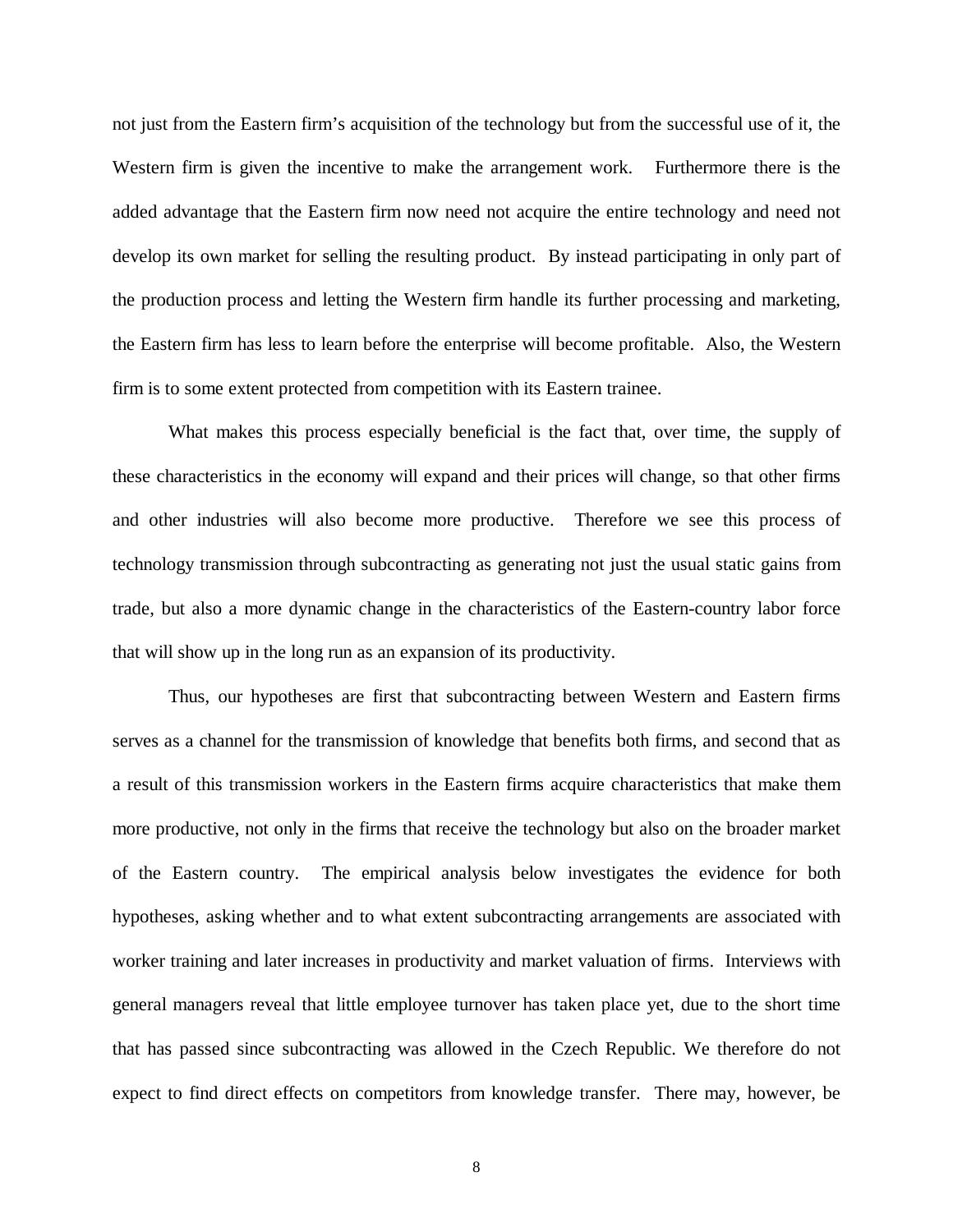indirect effects as contracted firms expand and use more skilled labor and material inputs at the expense of other firms. We look for such effects in the data.

## **4. The Data**

The data set consists of balance sheet and profit and loss statements for a sample of 373 Czech manufacturing firms in the Prague region for the period 1993 through 1996. The survey was prepared by the authors and conducted by a local private consulting firm. Since a pilot study revealed that managers were sensitive to the confidentiality of the data, the questionnaire explained that the results of this survey would only be used in an aggregated form. At the time of the interview, managers were also presented with copies of an earlier study by one of the authors (Claessens and Djankov, 1999) which used similar surveys to analyze the effects of management turnover in the Czech Republic. Managers could retain this paper and see that the data were not used by the Czech government or their competitors.

The financial data include detailed information on output produced, firm expenditures, and employment. Data on sales, subsidies, and inventory changes are also provided. The latter allows revenue numbers to be adjusted for "production for the warehouse." The subsidies variable includes only direct subsidies from the budget and is equal to zero for all but three firms in the sample. Indirect subsidies, e.g., through directed credit or government guarantees, are not part of the data. Firm-specific output prices are also not available. Instead, producer price indices at the sector level, as reported by the national statistical office, are used to deflate nominal values. The sample is balanced, with all firms reporting data throughout the 1993 to 1996 period.

The survey data include a qualitative part with information on enterprises that have signed subcontracting agreements with foreign partners through 1997. In particular, we ask managers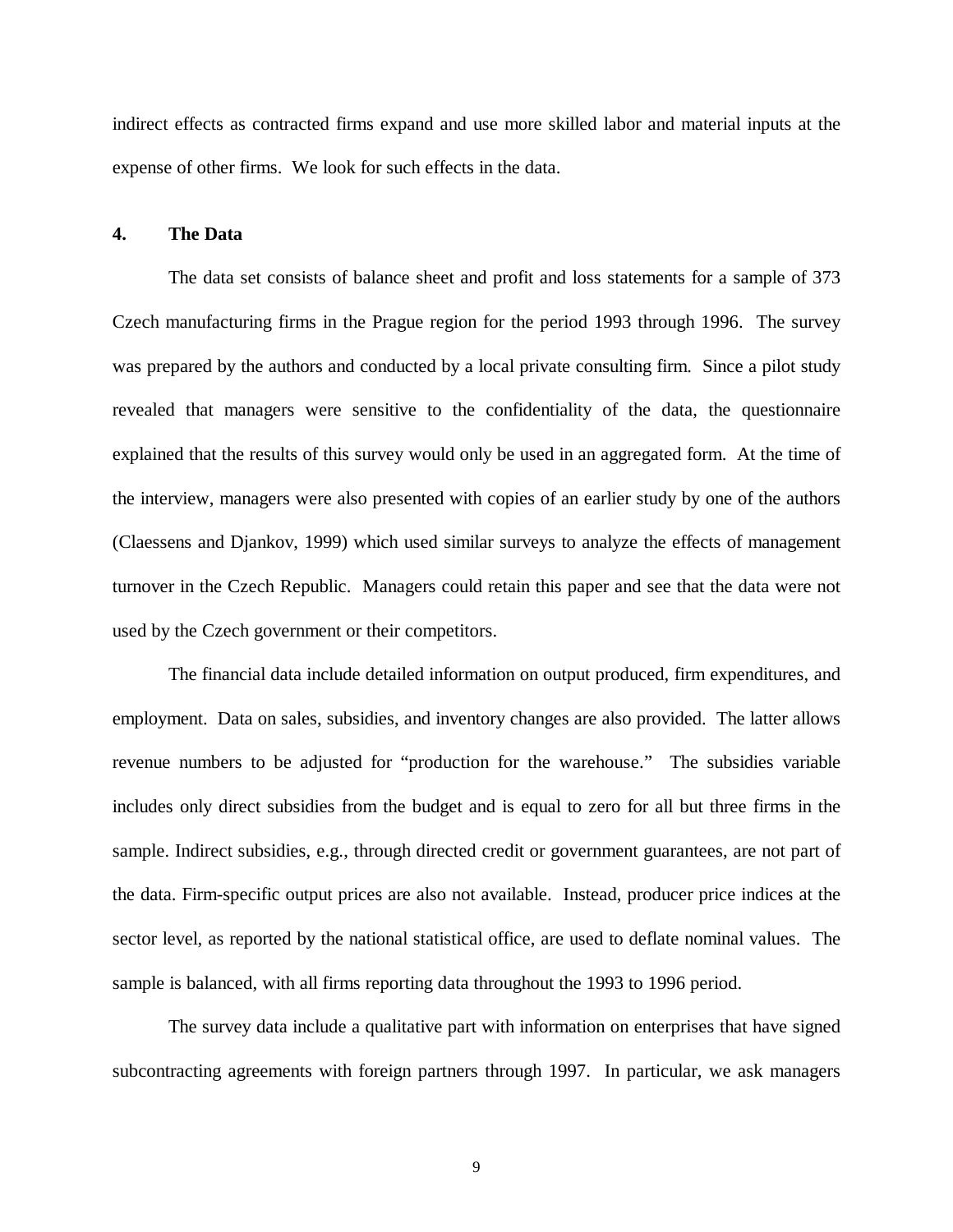"Are you involved in a subcontracting agreement with a foreign partner?" The year of creation of the relationship is also given. By the end of 1996, 201 firms (53.9% of the total) had established subcontracting arrangements with foreign companies (Table 1).

The data have the following selection characteristics. First, all firms were listed on the Prague Stock Exchange. This increases the likelihood of entering a subcontracting agreement since clear property rights exist on the assets of the Czech subcontractor. The sample covers large and medium size firms as small firms were not publicly traded. Within the group of listed firms, however, no bias exists as all firms were required to report.

We limit our sample to firms in and around Prague. Since this location is more conducive to linkages with foreign partners – closer to the German border, and with better transport infrastructure – we are likely biasing the results in favor of more subcontracting. There is also higher labor mobility in the Prague region than elsewhere – interviews with managers and workers reveal that labor is relatively immobile in the eastern part of the country. Our focus on the Prague region therefore enhances the possibility of movement of trained workers from subcontracting firms to other firms. Also, people in the Prague region are more likely to speak German than people in eastern Czech Republic which borders Poland and Slovakia. Thus the transfer of knowledge, if present, can be faster.

An additional reason for choosing a sample of Czech firms over similar samples from Hungary or Poland – the other two countries with significant foreign entry – is the absence of special provisions with regard to the treatment of foreign subsidiaries and subcontracting companies. There are no tax holidays or customs duties that apply to those firms in the Czech Republic. In comparison, firms with subcontracting agreements in Hungary pay lower taxes for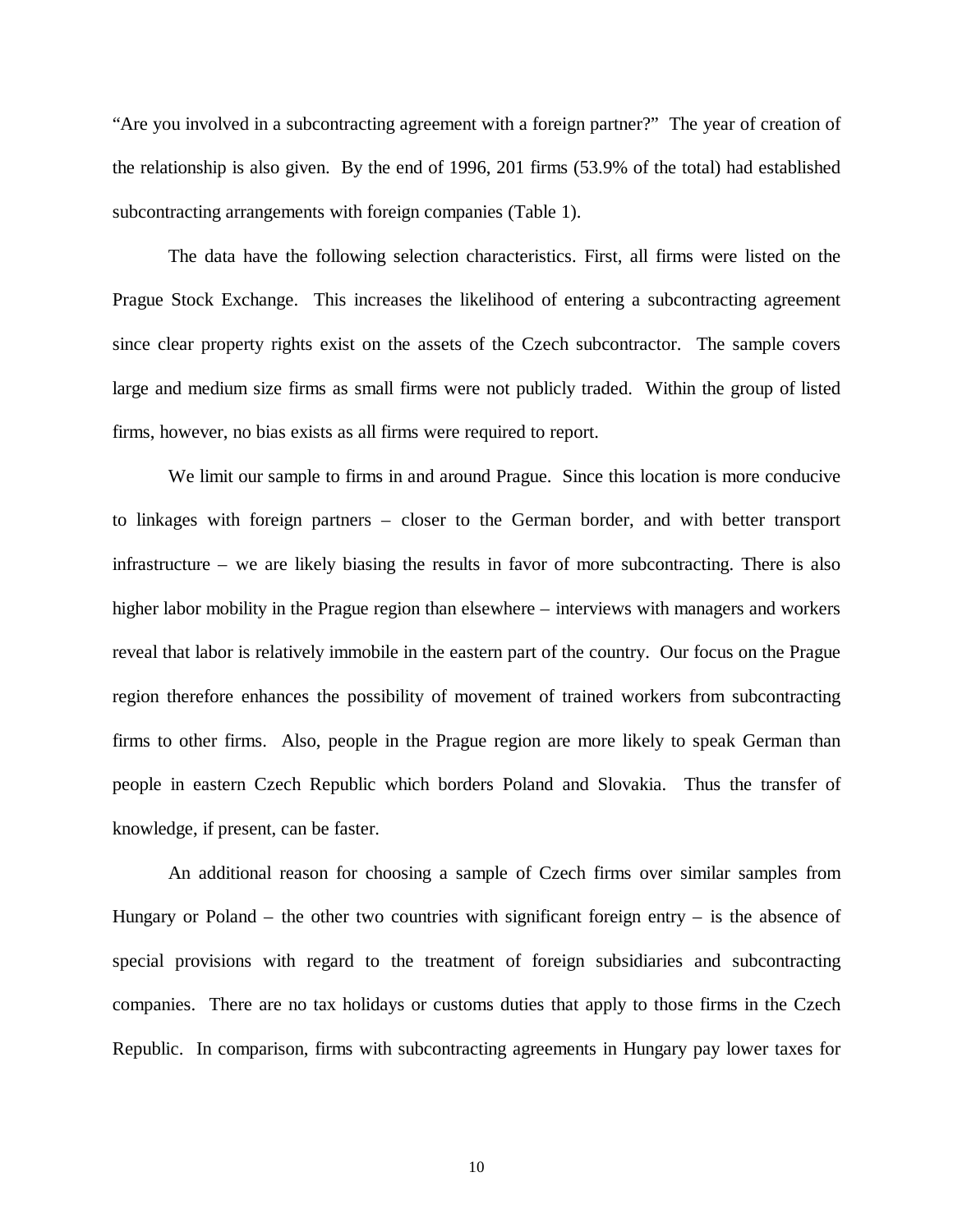the first three years of the contract. To the econometrician, this may show up as increased productivity resulting from subcontracting.

The data are not subject to the usual caveats applied in work with firm-level data on Central and Eastern Europe as regards data quality. International accounting standards were adopted for all Czech firms in 1991. To study the effect of subcontracting on employee training and increased efficiency of firms, we relate subcontracting to two enterprise performance parameters over the period 1993 to 1996. In particular, we study whether the stocks of firms with subcontracts trade for higher ratios of market to replacement value, and also whether those firms have larger changes in the share of variable costs to sales. The variable cost share is taken to be indicative of variable cost per unit, under the assumption that output prices are constant. If subcontracting leads to knowledge transfer, enterprise performance and valuations would be improving once a firm signs a contract. The link with lower variable costs would be direct; the link with firm valuation would be indirect, since in a forward-looking market prices will incorporate the effect of knowledge transfer on subsequent firm performance.

Table 1 reports summary statistics. We use a variable representing market valuation, VALUE. To calculate it, we use the secondary market prices for firms at the end of January following the year for which we use accounting and subcontracting data. In this way we can be reasonably assured that the market has incorporated all available information. Using these prices, we calculate VALUE as the sum of market valuation and total debt outstanding, divided by the firm's replacement value, defined as net fixed assets plus inventory. The median VALUE across all firms is 0.627. Firms in high-skill intensive sectors and with valuable intangible assets will have high VALUE, while firms in physical-capital intensive industries and/or industries where the output prices are regulated will have low VALUE. The food sector has the highest median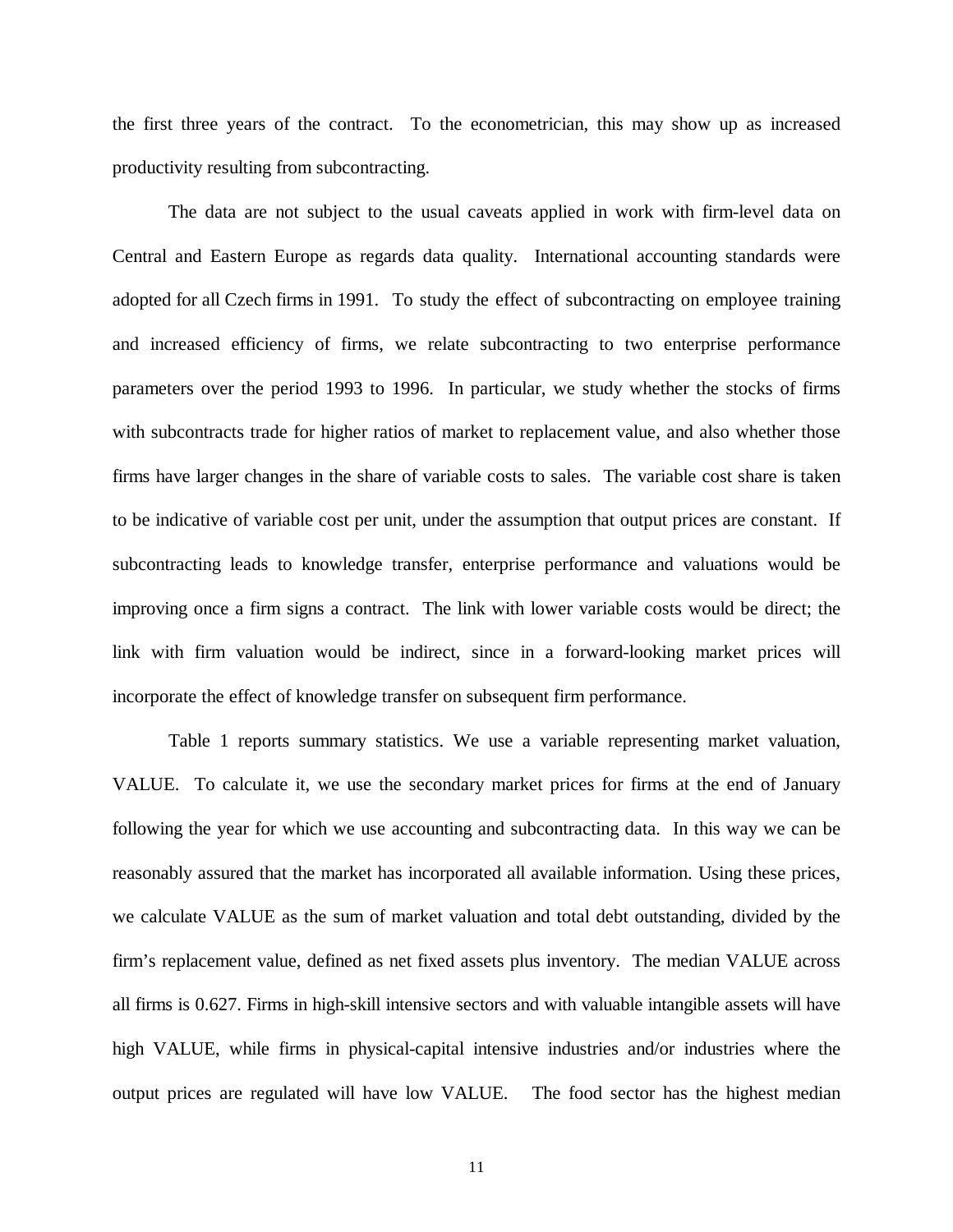(0.905), while clothing has the lowest (0.479). The variable VARCOS is defined as labor costs and material expenses as a fraction of total sales revenues. For the sample as a whole, this share averaged 0.885 in 1996. Stone and ceramics displayed the lowest share (0.804), while lumber and furniture firms could barely cover their variable costs (0.936).

#### [Table 1 here]

As control variables in the regressions, we use year and sector dummies (regional dummies are not significant). Sector dummies are commonly used in studies of firm performance to capture sector-specific shocks (e.g., increased demand for umbrellas in a rainy year), sector specific growth opportunities and other sector-specific characteristics affecting firm performance. Year dummies are included to correct for changes in the institutional environment, as well as economy wide shocks. Finally, to correct for possible endogeneity in the data, we use information on initial period, defined here as 1991, variable costs and firm size. We define size as the average number of employees. The average (median) size of firms in the sample was 1,311 (565) workers in 1996 (Table 1). The food sector had the smallest median size (211), while transport equipment had the largest  $(3,105)$ .

 Since we want to address the issue of knowledge transfer, several qualitative questions were asked. On the basis on these questions we construct the following variables, each of which is 1 if the general manager answered affirmatively to the question and 0 otherwise: Training, "Have (some of) your workers undergone new training in the past two years?"; Loss of Skilled Labor, "Have you lost skilled workers to your competitors?". Also, to look at the effect of subcontracting on changing the product mix and on the pricing by the local firm, the following question was addressed to subcontractors: "If you are engaged in a subcontracting arrangement, are the products you participate with 1. The same as what you were producing in the absence of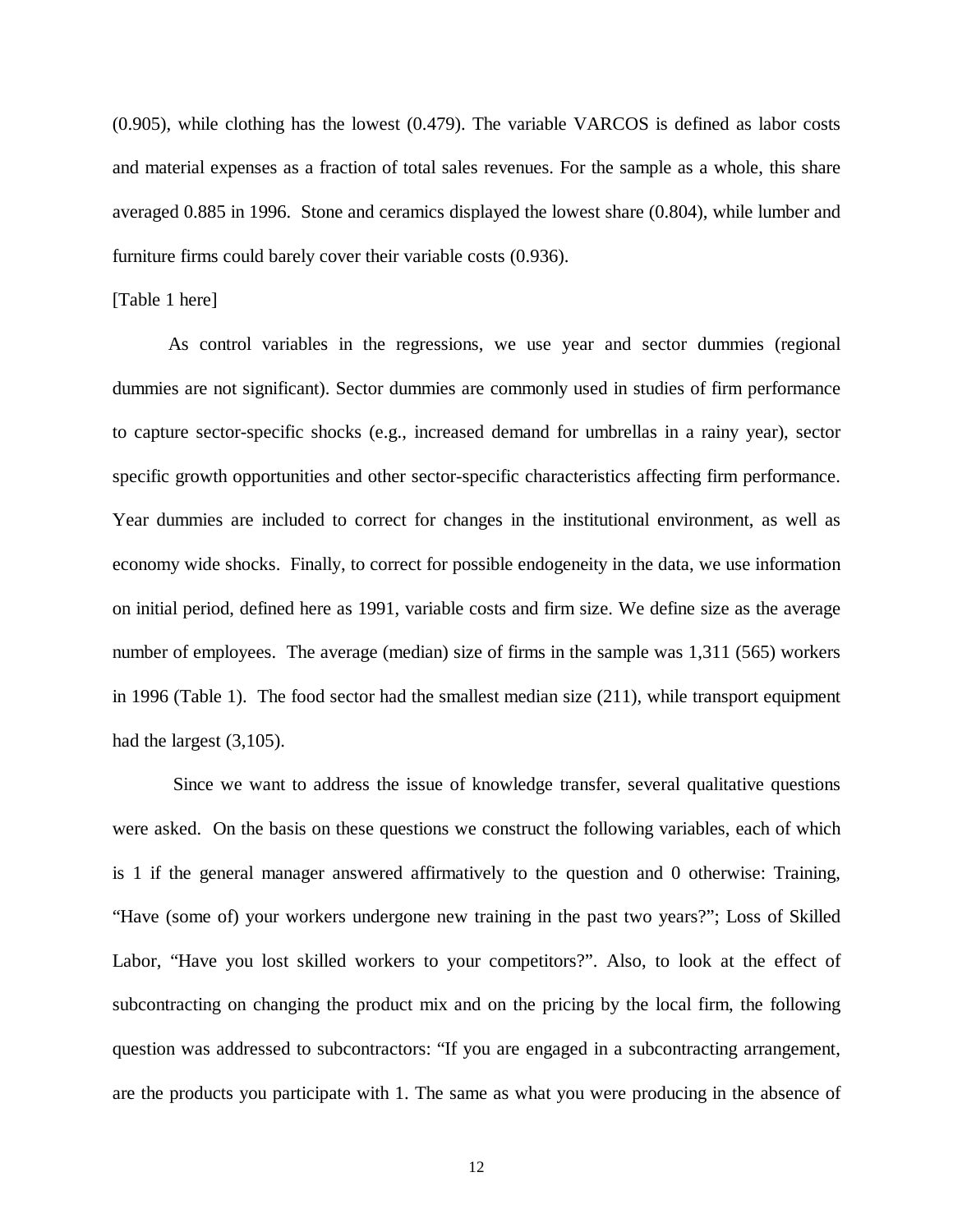subcontracting; 2. Similar but not identical to what you produced in the absence of subcontracting; 3. New products for your company, produced specifically for this contract?" If the answer to this question was (1) we asked "If the products you participate with in the subcontracting arrangements are the same as what you were producing in the absence of subcontracting, has the price you receive for each unit 1. Remained about the same; 2. Decreased somewhat; 3. Decreased substantially; 4. Increased somewhat; 5. Increased substantially?"

## [Table 2 here]

The results from the qualitative survey are detailed in Table 2. In almost two-thirds, 62%, of Czech firms which had subcontracting arrangements with foreign partners some training had taken place. In contrast, training had occurred in only 27% of firms in the comparator group. This difference is highly statistically significant, with a t-value of 7.524. The losses in skilled labor reported by managers are more similar – 17% of subcontracting firms and 29% of firms without foreign partners lost employees to their competitors. Still, the difference is statistically significant as subcontracting firms are better at retaining workers. There is no evidence of substantial reorientation in the product mix, at least in the initial period covered by our data. Only 14% of subcontractors reported that they had turned to the new products, designed specifically for the contract. In 68% of firms, there were no changes in the product mix whatsoever, while 18% of managers reported small changes (Table 2). Similarly, only 4% of managers of subcontracting firms reported a substantial increase in the price of their products, and there were no cases of substantial price reductions. In 43% of subcontracting firms the foreign partner agreed to buy the product at the then market price, while in the remaining firms there were only small changes in prices. This evidence suggests that, at least at the outset of subcontracting arrangements between Czech and foreign firms, the new partnerships did not change the product mix of pricing of Czech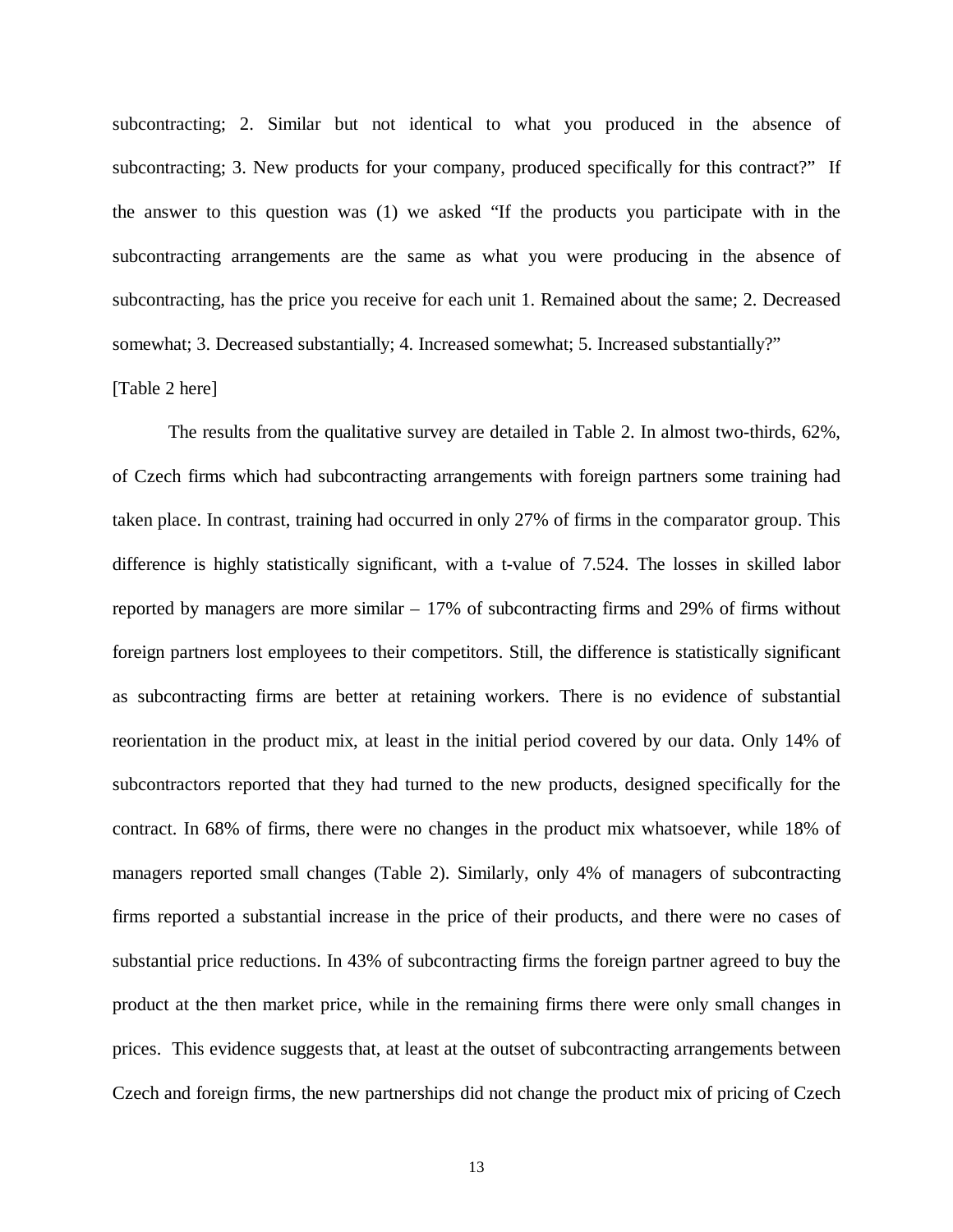firms. For the purposes of our analysis, these findings imply that the changes in cost structure and valuation of Czech firms that we may observe are not due to unobserved price and product heterogeneity in the data.

## **5. Evidence**

To correct for the possible endogeneity of subcontracting arrangements, we perform the empirical analysis in two steps. First, we use a probit model to estimate the effect of initial profitability and size of firms on subsequent subcontracts. The hypothesis advanced in previous work (Djankov and Hoekman, 2000) is that the firms most likely to sign subcontracts were relatively profitable large firms who may have already had trading relations with their foreign partners even under central planning. These firms may have benefited from higher investment levels and better quality standards prior to their partnership, i.e., we will incorrectly attribute their better performance to subcontracting.

The approach we use is the Heckman (1974) two-step procedure for correcting sample selection bias. The method involves separate estimations of the subcontracting decision and the subsequent firm performance decision. The first step is a probit model to determine the probability of subcontracting based on the level of past performance. We use the 1991 VARCOS variable as an instrument, since it predicts the selection of firms for subcontracting arrangements but it less correlated with subsequent improvements in performance, and firm size, since foreign investors are more likely to be interested in larger firms, even adjusting for their relative performance (see, for example, Freund and Djankov, 1999). Both coefficients are significant at the 10% level (not shown). Interestingly, subcontracting is associated with higher initial variable cost. One explanation may be that the more efficient firms have already been offered joint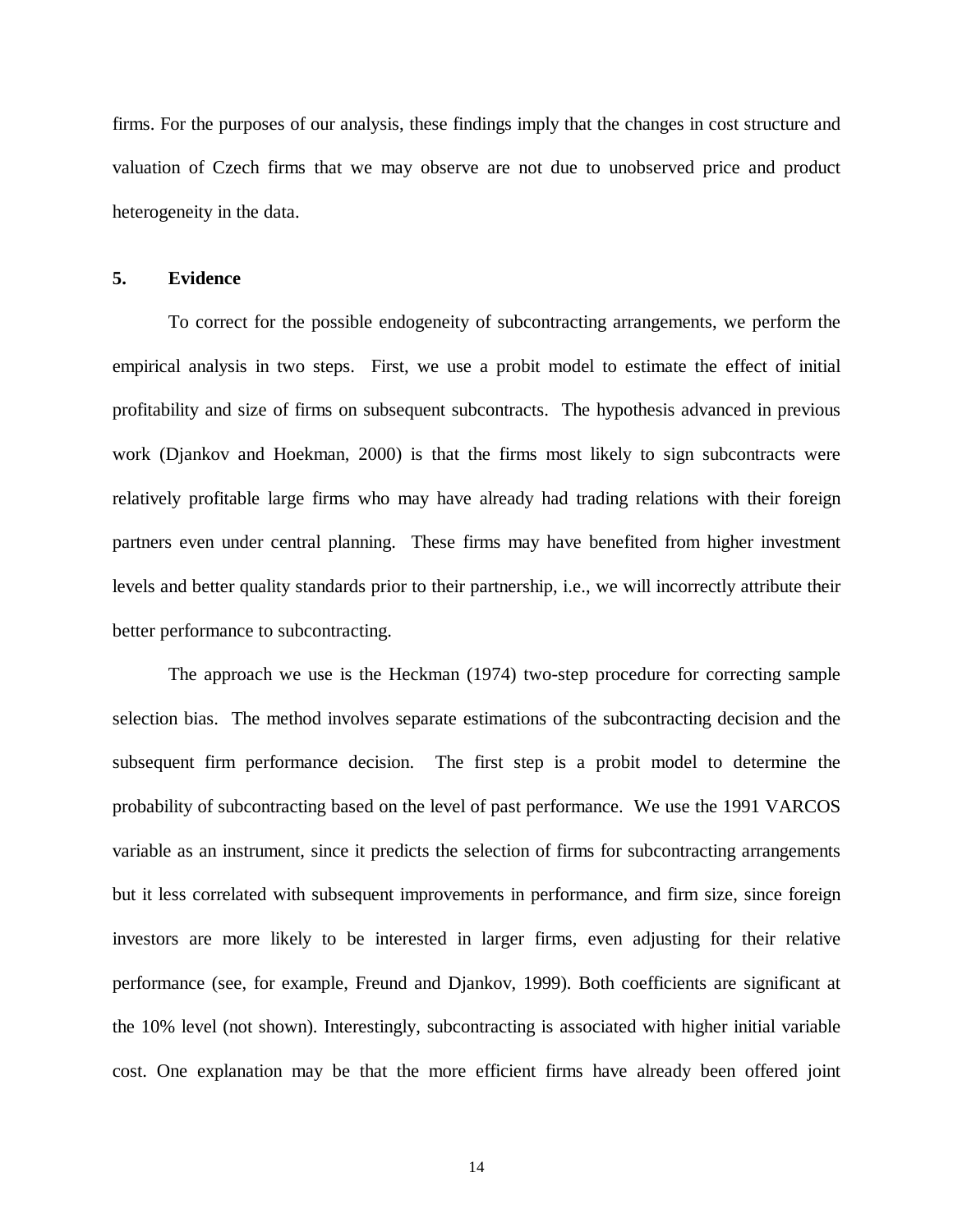ventures of FDI. Consistent with the results of the previous literature, larger firms attract more sub-contracting.

The second step involves an ordinary least squares estimation, using only the firms with subcontracting agreements, and results in sample selection bias, defined as the omitted variable problem.<sup>2</sup> The Heckman procedure provides for a specification of the omitted variable that can be used in the truncated sample, only subcontracting firms, to alleviate sample selection. The results from the estimation are reported in Table 3, where the inverse Mills ratio for each firm computed in the first step is used as a separate explanatory variable.

#### [Table 3 here]

We use a balanced panel, i.e., all years and all firms in each year together. This gives us a pooled sample of 1,492 observations – 373 firms with four years of data. F-tests reject the hypothesis that a common constant term across firms is appropriate, with a statistics of 1.24 and a cut-off value of 1.00. The Hausman-specification tests indicate that either the fixed or random effects model can be used. We choose the random effects model as the benchmark specification, but report fixed-effects estimates as well. From a practical standpoint, fixed effects estimation is costly in terms of degrees of freedom, and in a longitudinal data set such as ours, random effects have some intuitive appeal. From an economic standpoint, the fixed effects estimator forces firm's heterogeneity to be constant over time. But in the period of large structural and other changes, this assumption may be hard to support. The random-effects model also has some drawbacks. It does not account for the association of individual firm performance across years. An alternative specification would, however, require semi-parametric estimation, which imposes too much structure on the firm's decisions. In particular, we would have to assume profit maximization and optimal investment behavior for all firms at all times.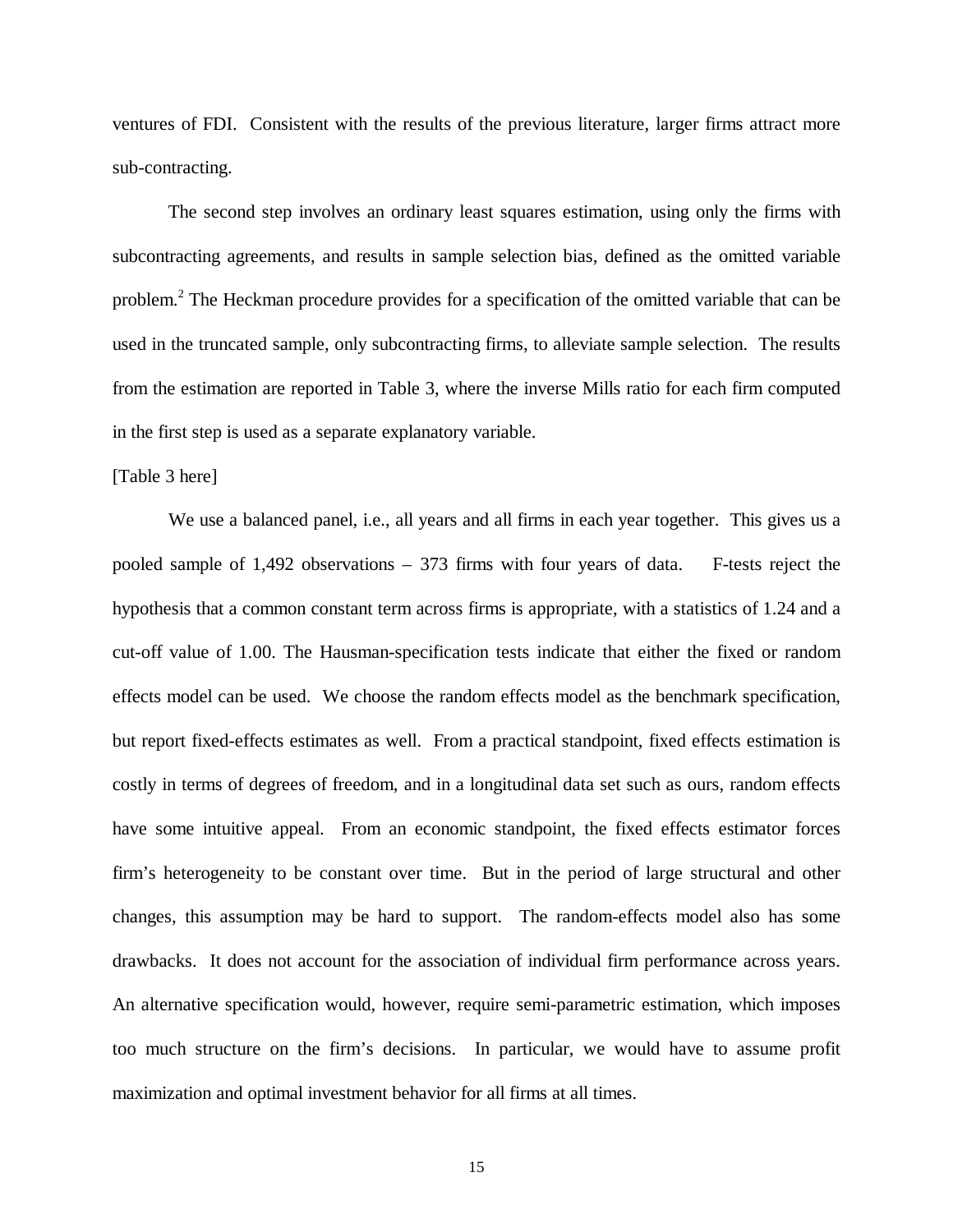The coefficients on Subcontracting, a dummy variable which is 1 if the firm is involved in subcontracting this year, 0 otherwise, are significant in all specifications (Table 3). The results have a ready economic interpretation. The presence of subcontracting is associated with an increase of 0.116 (random-effects model) in VALUE, which is a 16% premium compared to the average VALUE of all firms as reported in Table 1. Similarly, Czech subcontracting firms have a 0.028 lower share of variable costs when compared to the control group. Thus in both cases, we find some support for the hypothesis that subcontracting increases firm efficiency, possibly by providing transfer of knowledge. As discussed earlier, this result are not spurious, i.e., the increase in efficiency is not due to price increases rather than productivity enhancement.

The year dummies are strongly significant in explaining differences in valuation and variable costs, with 1993 displaying positive coefficients (relative to the numeraire, 1994) while 1995 and 1996have negative coefficients. Since the Czech Republic entered a period of slow growth in late 1995, these results may proxy for economy-wide macroeconomic changes. The sector dummies are highly significant as a group, with light industries (e.g., textiles, food and beverage) showing positive coefficients in the VALUE regressions and negative coefficients in the VARCOS regressions (not shown). In contrast, heavy industries (e.g., machinery, chemicals) have largely insignificant coefficients. Finally, the Mills ratio has an insignificant effect on both measures.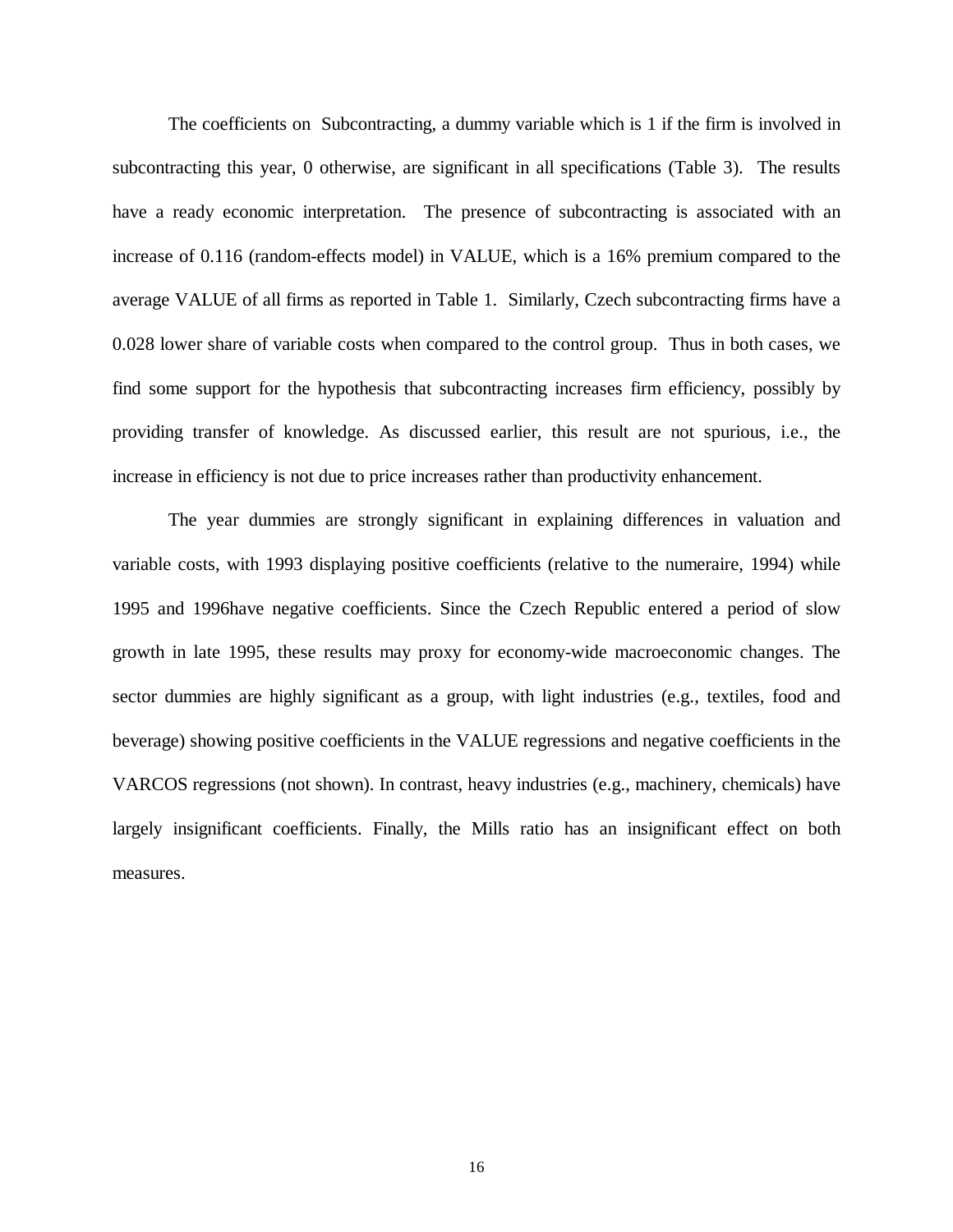Next, we study the effects of subcontracting on other firms in the industry. The idea is to see whether the share of firms with subcontracting arrangements influences the performance of other firms. For this, we use the share of total industry labor force that is employed in subcontracting firms as an independent variable (we also use the share in total sales as an alternative proxy and find similar results). We use a truncated sample of firms – only those that do not have subcontracting arrangements. This leaves us with a panel of 688 observations (Table 4).

We find a positive spillover effect that is for VALUE, but it is only marginally statistically significant in the random-effects specification. The positive coefficient on the share of subcontracting in the VALUE regression may be due to the anticipation of investors that these firms too would be involved in a subcontracting agreement in the future. The coefficient shows that if the share of subcontracting firms doubles in a given sector, market valuation of the firms without subcontracts will go up by 15.8 percentage points. No significant effect is found for the VARCOS measure.

[Table 4 here]

#### **6. Conclusions**

The results of this simple analysis present some evidence of the positive correlation between subcontracting and knowledge transfer, where the latter results in increased firm efficiency. The effects on other firms in the industry are weak. Our findings suggest that investors value subcontracting and even the possibility of future subcontracting arrangements. Subcontracting also enhances the cost efficiency of recipient firms, while it does not affect the unit costs for competitor firms.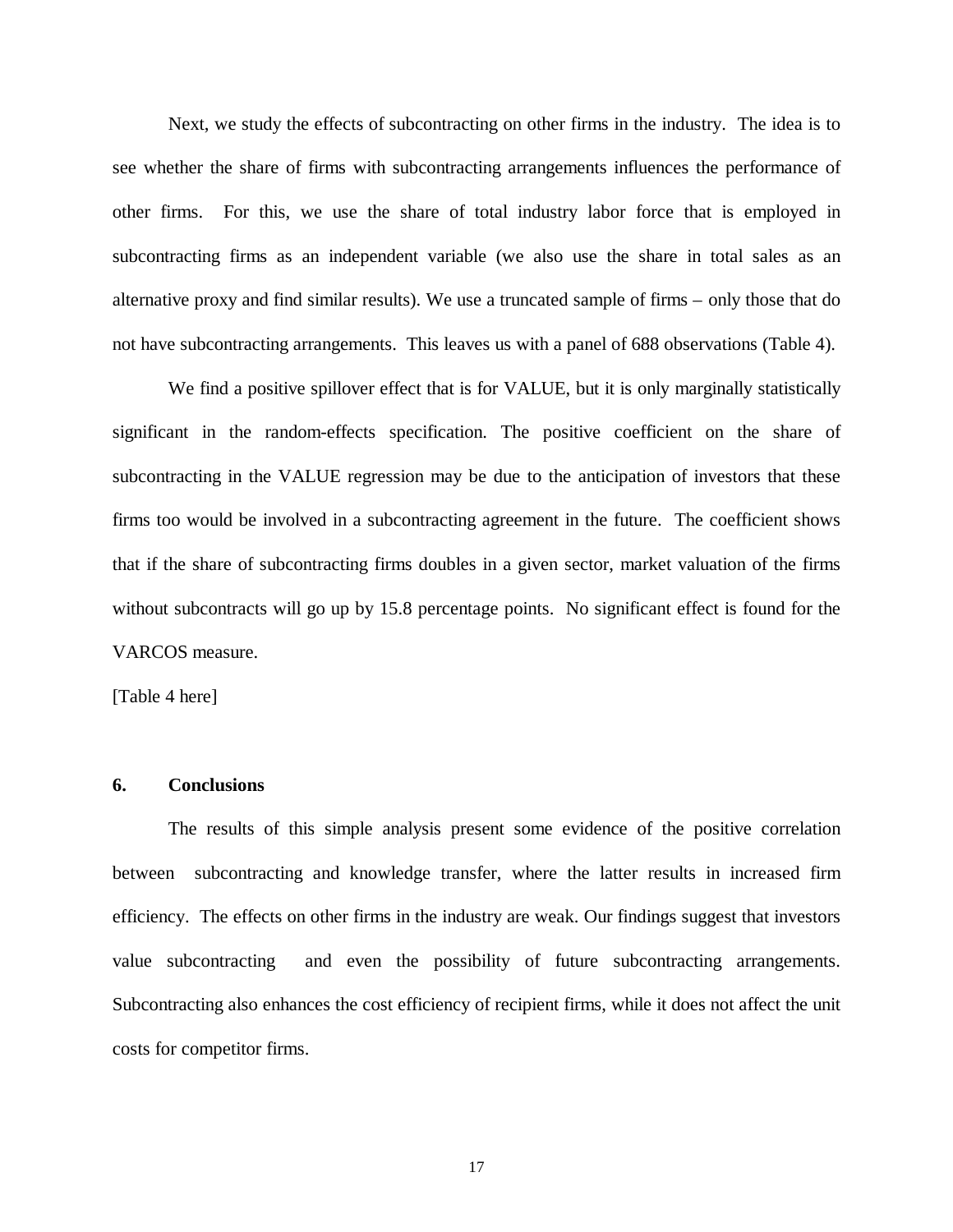The findings in this paper should be treated with caution, and their robustness should be tested in emerging economies which have recently allowed the possibility of cooperation with foreign firms. It will also be useful to extend this analysis of Czech firms to later years, when partnerships between Czech and foreign firms would have matured and their effect would likely be larger. The present study suggests that subcontracting is a major conduit for knowledge transfer and that future theoretical models should take this into account.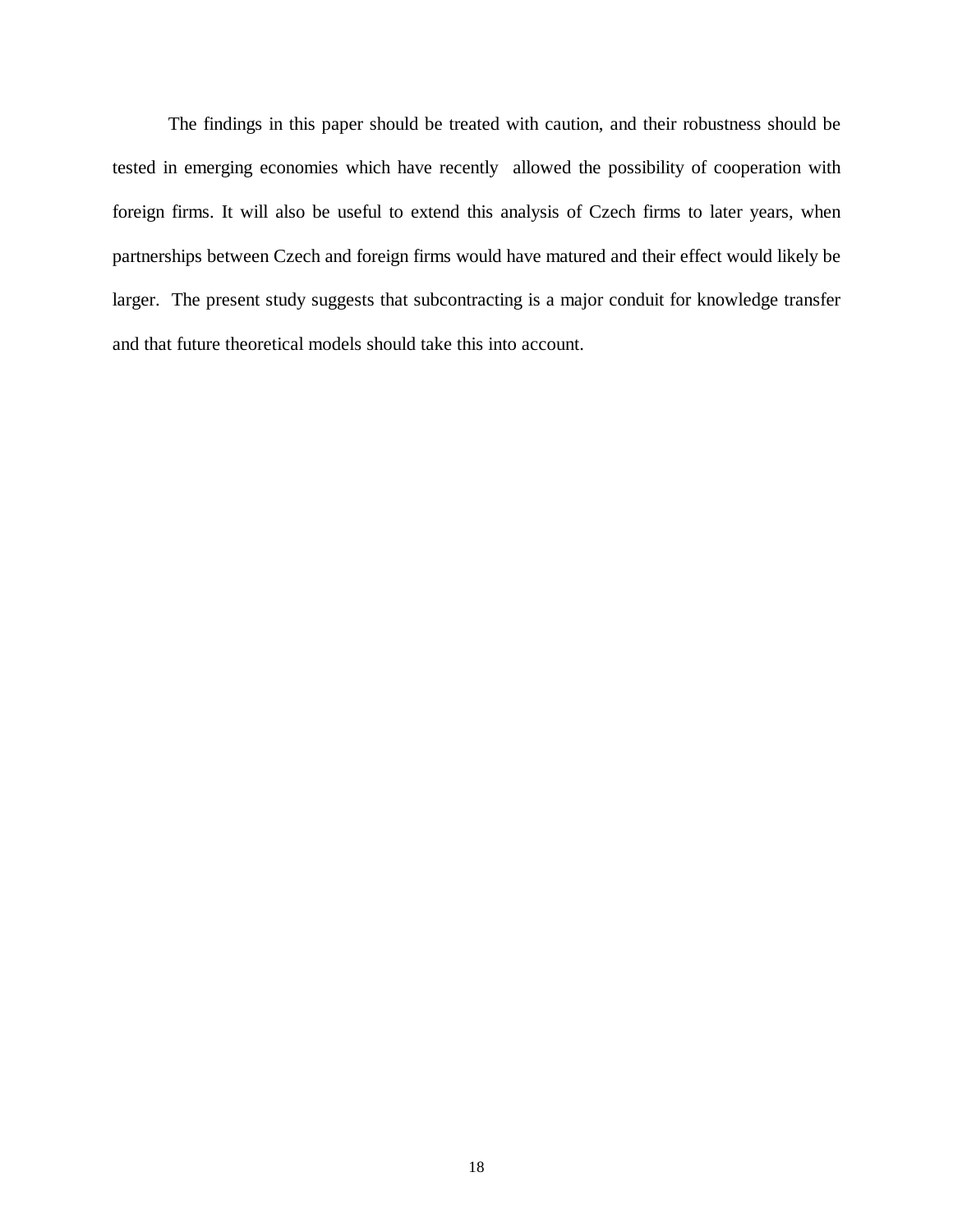#### **References**

- Aitken, Brian, Gordon Hanson, and Ann Harrison. 1997. "Spillovers, Foreign Investment, and Export Behavior," *Journal of International Economics*, 43, 2:103-132.
- Aitken, Brian, Ann Harrison, and Robert Lipsey. 1996. "Wages and Foreign Ownership: A Comparative Study of Mexico, Venezuela, and the United States," *Journal of International Economics*, 42, 4: 345-371.
- Aitken, Brian, and Ann Harrison. 1999. "Do Domestic Firms Benefit from Direct Foreign Investment: Evidence from Venezuela," American Economic Review, 89, 3: 605-618.
- Amemiya, Takeshi. 1974. "Multivariate Regression and Simultaneous Equation Models When the Dependent Variables aAe Truncated Normal," *Econometrica*, 42, 6: 999- 1012.
- Blomstrom, Magnus, and Ari Kokko. 1998. "Multinational Corporations and Spillovers," *Journal of Economic Surveys*, 12, 3: 247-277.
- Blomstrom, Magnus, and Edward Wolff. 1989. "Multinational Corporations and Productivity Convergence in Mexico," *NBER Working Paper 3141*, Cambridge, Massachusetts, August.
- Claessens, Stijn, and Simeon Djankov. 1999. "Enterprise Performance and Management Turnover in the Czech Republic," *European Economic Review*, 43, 4: 1115-1124.
- Coe, David, and Elhanan Helpman. 1995. "International R&D Spillovers," *European Economic Review*, 39: 859-887.
- Coe, David, Alexander Hoffmaister, and Elhanan Helpman. 1997. "North-South R&D Spillovers," *Economic Journal*, 107, 440: 134-149.
- Djankov, Simeon and Bernard Hoekman. 2000. "Foreign Investment and Productivity Change in the Czech Republic," *World Bank Economic Review*, forthcoming.
- Dyck, Alexander. 1997. "Privatization in Eastern Germany: Management Selection and Economic Transition," *American Economic Review*, 87, 4: 565-597.
- Findlay, Ronald, 1978, "Some Aspects of Technology Transfer and Direct Foreign Investment," *American Economic Review*, 68, 2: 275-279.
- Freund, Caroline, and Simeon Djankov, 1999, "Which Firms Do Foreigners Buy in Emerging Markets? Evidence from Korea," World Bank, mimeo.
- Grossman, Gene and Elhanan Helpman. 1991. "Trade, Knowledge Spillovers, and Growth," *European Economic Review*, 35:516-526.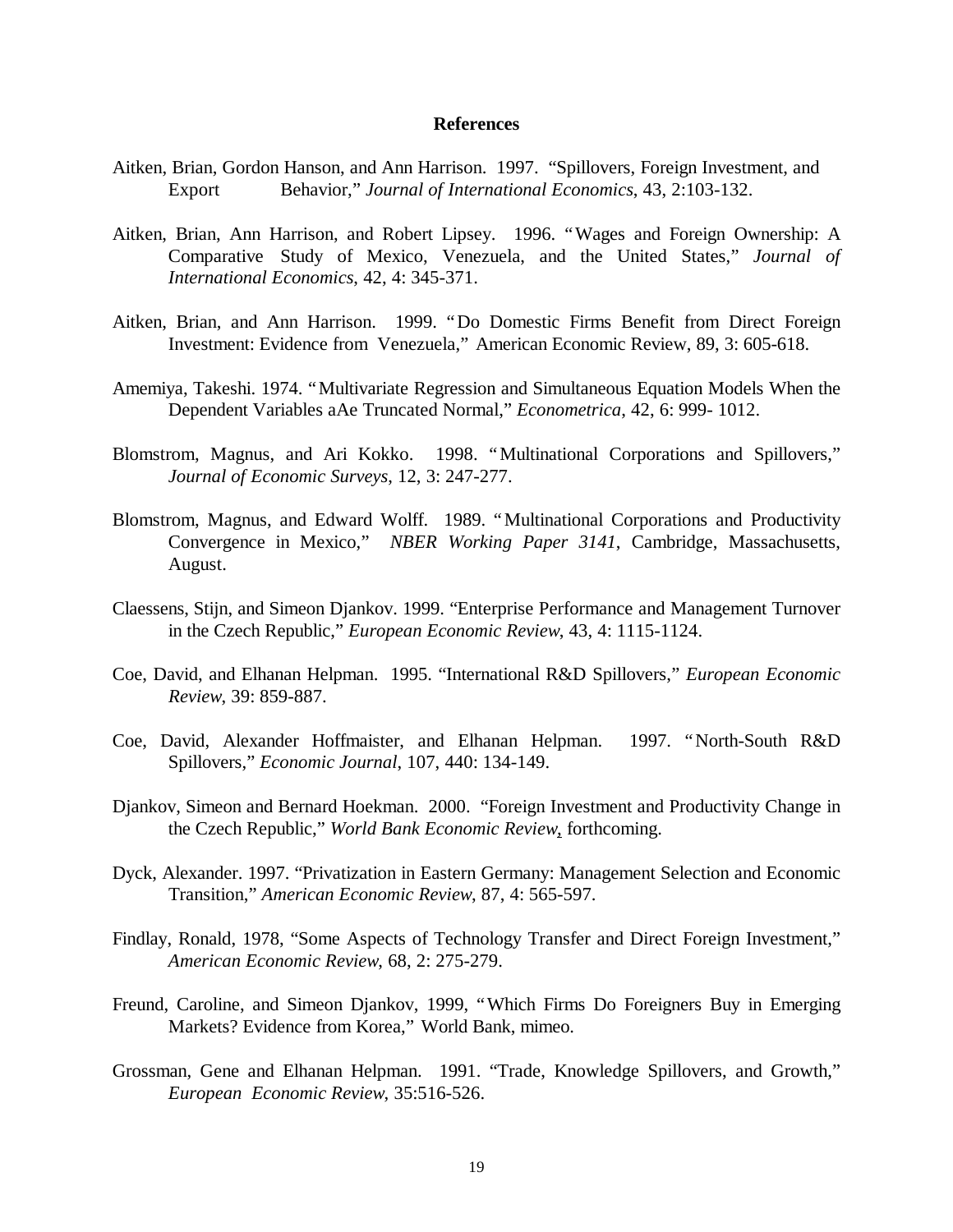- Haddad, M. and A. Harrison. 1993. "Are There Positive Spillovers From Direct Foreign Investment? Evidence From Panel Data For Morocco," *Journal of Development Economics,* 42:51-74.
- Heckman, James. 1974. "Shadow Prices, Market Wages, and Labor Supply," *Econometrica*, 42, 4: 679-694.
- Rodrik, Dani. 1994. "Industrial Organization and Product Quality: Evidence from South Korean and Taiwanese Exports," In Paul Krugman and Alisdair Smith, Eds., *Empirical Studies of Strategic Trade Policy*, National Bureau of Economic Research, University of Chicago Press, pp. 195-210.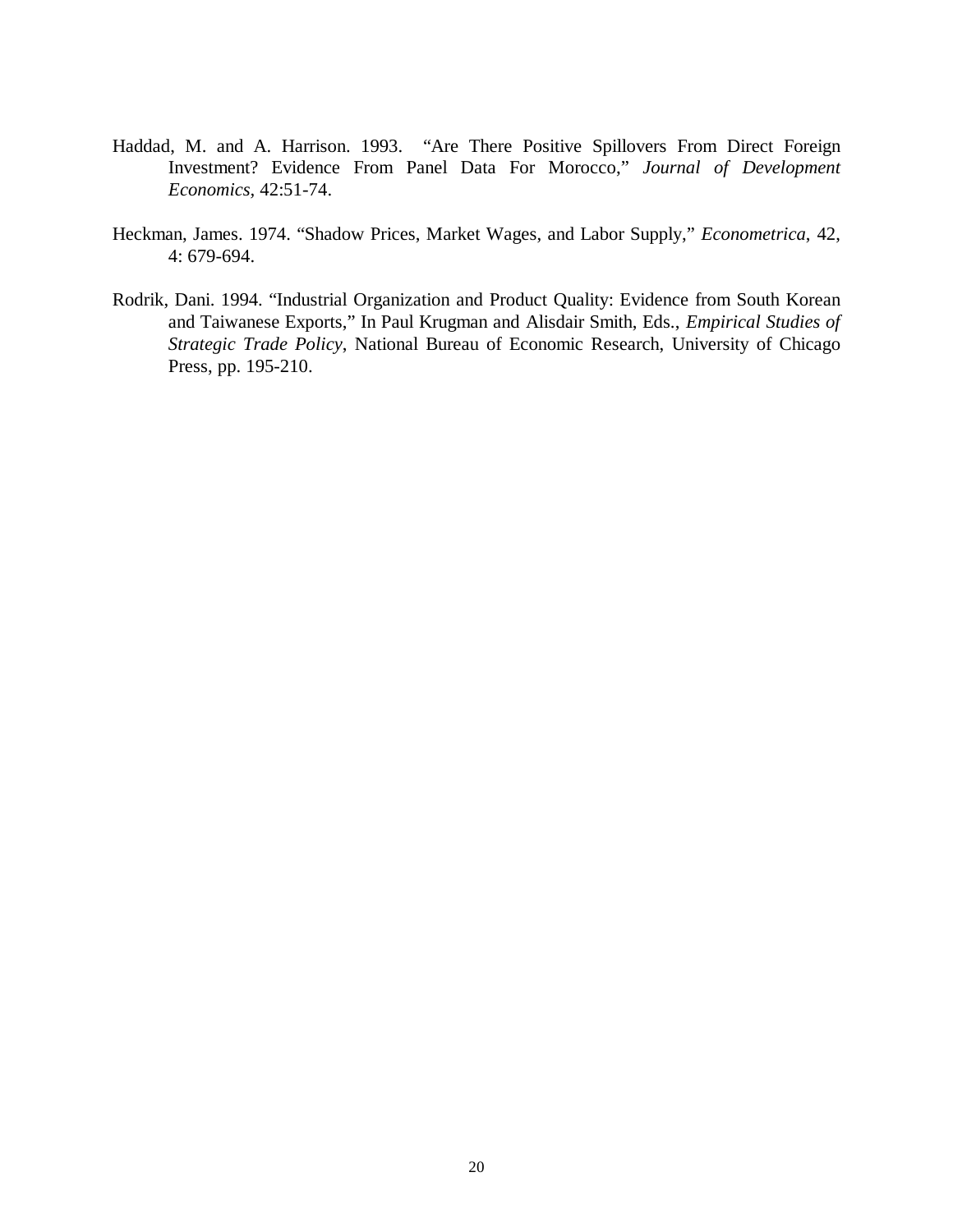| Sector              | No. of | No. of         | <b>VALUE</b> | <b>VARCOS</b> | <b>SIZE</b> |
|---------------------|--------|----------------|--------------|---------------|-------------|
|                     | firms  | subcontracts   |              |               |             |
| Food                | 49     | 13             | 0.909        | 0.896         | 548.44      |
|                     |        |                | (0.451)      | (0.072)       | (1014.39)   |
|                     |        |                | 0.905        | 0.907         | 212.00      |
| <b>Textiles</b>     | 33     | 20             | 0.578        | 0.894         | 1137.24     |
|                     |        |                | (0.243)      | (0.066)       | (948.51)    |
|                     |        |                | 0.544        | 0.892         | 851.00      |
| Clothing            | 6      | $\overline{4}$ | 0.478        | 0.864         | 1337.16     |
|                     |        |                | (0.162)      | (0.097)       | (791.23)    |
|                     |        |                | 0.479        | 0.867         | 1157.00     |
| Lumber and          | 12     | 9              | 0.701        | 0.992         | 716.92      |
| Furniture           |        |                | (0.663)      | (0.215)       | (767.96)    |
|                     |        |                | 0.536        | 0.936         | 555.00      |
| Paper and Printing  | 14     | 8              | 0.799        | 0.873         | 2130.00     |
|                     |        |                | (0.702)      | (0.071)       | (4587.12)   |
|                     |        |                | 0.598        | 0.882         | 640.00      |
| Chemicals           | 27     | 19             | 0.804        | 0.857         | 1651.82     |
|                     |        |                | (0.425)      | (0.074)       | (1817.26)   |
|                     |        |                | 0.708        | 0.852         | 1215.00     |
| Leather             | 5      | $\mathbf{1}$   | 0.444        | 0.913         | 2056.11     |
|                     |        |                | (0.371)      | (0.067)       | (2976.35)   |
|                     |        |                | 0.287        | 0.914         | 1198.00     |
| Stone, ceramics     | 31     | 15             | 0.772        | 0.797         | 2005.19     |
|                     |        |                | (0.508)      | (0.101)       | (3051.27)   |
|                     |        |                | 0.637        | 0.804         | 618.00      |
| Base metals         | 12     | 5              | 0.598        | 0.924         | 3902.75     |
|                     |        |                | (0.254)      | (0.079)       | (6422.56)   |
|                     |        |                | 0.605        | 0.918         | 912.00      |
| Metal products      | 41     | 18             | 0.604        | 0.876         | 1508.24     |
|                     |        |                | (0.296)      | (0.086)       | (5275.31)   |
|                     |        |                | 0.557        | 0.885         | 429.00      |
| Nonelectrical       | 98     | 62             | 0.745        | 0.896         | 1071.69     |
|                     |        |                | (0.472)      | (0.175)       | (2016.45)   |
|                     |        |                | 0.628        | 0.894         | 569.00      |
| Electric machinery  | 25     | 12             | 0.668        | 0.978         | 775.64      |
|                     |        |                | (0.501)      | (0.596)       | (691.95)    |
|                     |        |                | 0.526        | 0.876         | 750.00      |
| Transport equipment | 5      | $\overline{3}$ | 1.042        | 0.923         | 4039.20     |
|                     |        |                | (0.564)      | (0.041)       | (2451.63)   |
|                     |        |                | 0.857        | 0.912         | 3105.00     |
| Other               | 15     | 12             | 0.687        | 0.849         | 514.66      |
|                     |        |                | (0.412)      | (0.099)       | (348.51)    |
|                     |        |                | 0.576        | 0.827         | 444.00      |
| Total               | 373    | 201            | 0.726        | 0.887         | 1311.35     |
|                     |        |                | (0.454)      | (0.193)       | (2823.51)   |
|                     |        |                | 0.627        | 0.885         | 565.00      |

| <b>Table 1: Descriptive Statistics, 1996</b> (mean, std. deviation, median) |  |
|-----------------------------------------------------------------------------|--|
|-----------------------------------------------------------------------------|--|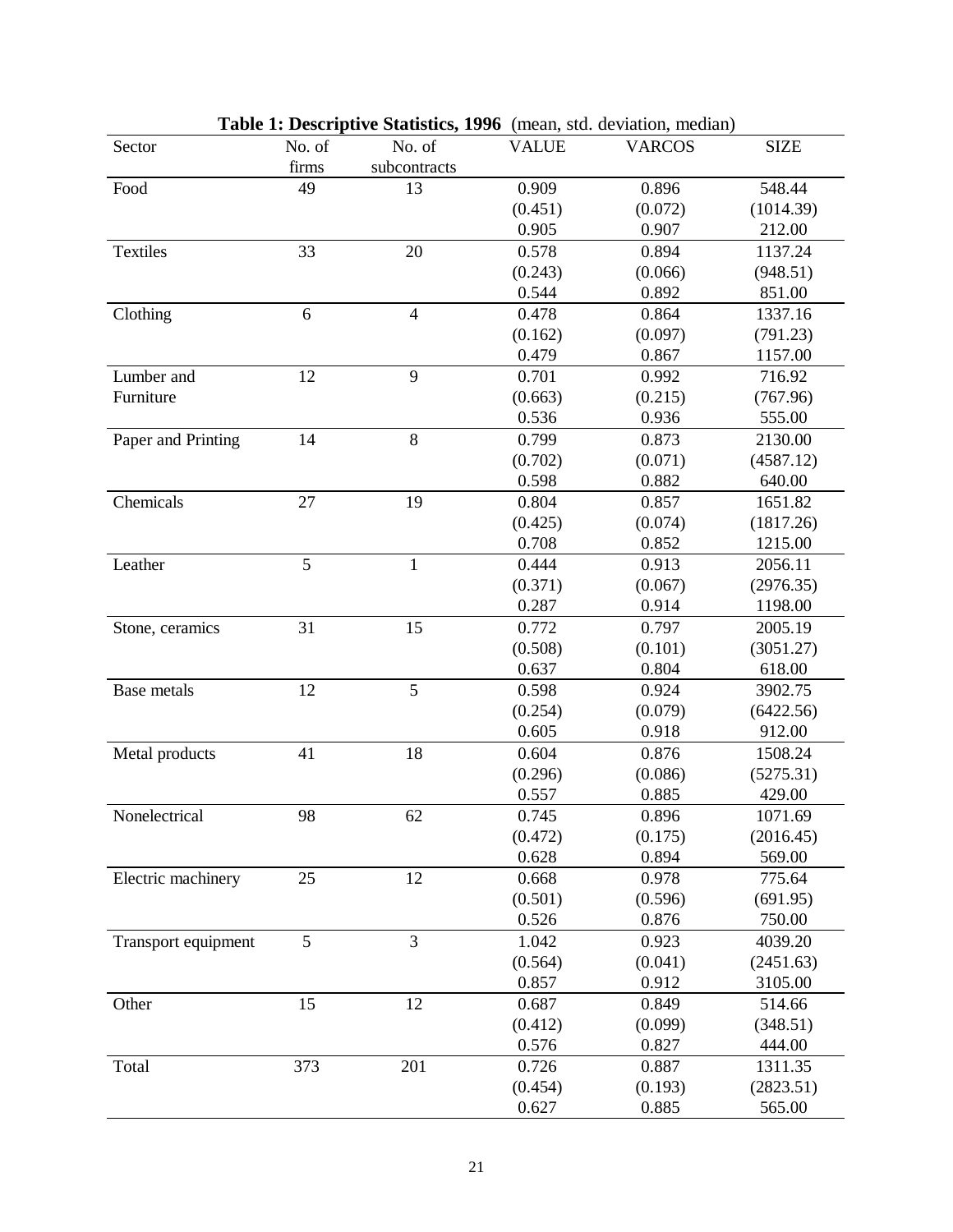## **Table 2: Qualitative Survey Statistics**

| Variable                   | Subcontracting<br>No Subcontracting |           | t-Statistics |  |
|----------------------------|-------------------------------------|-----------|--------------|--|
|                            | 201 Firms                           | 172 Firms |              |  |
|                            |                                     |           |              |  |
| Training                   | 62%                                 | 27%       | $7.524*$     |  |
| <b>Skilled Labor Loss</b>  | 17%                                 | 29%       | $-2.798*$    |  |
| Product Mix                |                                     |           |              |  |
| a. same as before          | 68%                                 |           |              |  |
| b. similar                 | 18%                                 |           |              |  |
| c. substantially new       | 14%                                 |           |              |  |
| Price per Unit             |                                     |           |              |  |
| a. same as before          | 43%                                 |           |              |  |
| b. decreased somewhat      | 22%                                 |           |              |  |
| c. decreased substantially | $0\%$                               |           |              |  |
| d. increased somewhat      | 31%                                 |           |              |  |
| e. increased substantially | 4%                                  |           |              |  |

(Mean, Standard Deviation, Median)

Definitions: Training: 1 if the general manager answered affirmatively to the question "Have (some of) your workers undergone new training in the past two years?," 0 otherwise. Skilled Labor Loss: 1 if the general manager answered affirmatively to the question "Have you lost skilled workers to your competitors?," 0 otherwise. Also, to look at the effect of subcontracting on changing the product mix and on the pricing by the local firm, the following question was addressed to subcontractors: "If you are engaged in a subcontracting arrangement, are the products you participate with a) The same as what you were producing in the absence of subcontracting; b) Similar but not identical to what you produced in the absence of subcontracting; c) New products for your company, produced specifically for this contract?" If the answer to this question was (a) we asked "If the products you participate with in the subcontracting arrangements are the same as what you were producing in the absence of subcontracting, has the price you receive for each unit a) Remained about the same; b) Decreased somewhat; c) Decreased substantially; d) Increased somewhat; e) Increased substantially?" The last column uses comparison of means to establish the statistical significance of the differences between the two groups. \* signifies significance at the 1% level.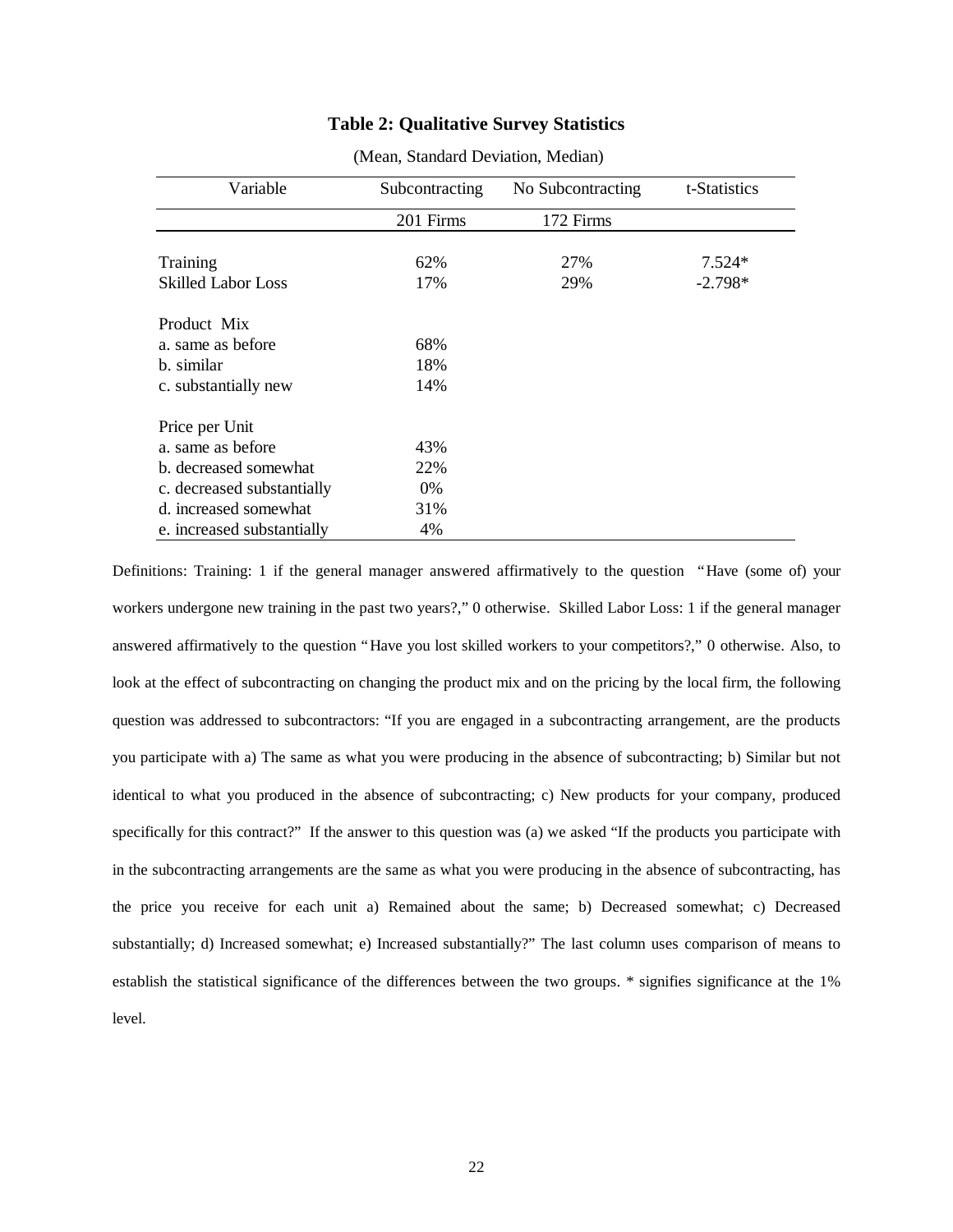## **Table 3: Estimation Results on Increased Efficiency of Subcontractors**

The sample consists of 373 firms over 4 years for a total of 1,492 observations. Standard errors are corrected for heteroskedasticity using the White method. Absolute values of t-statistics in parentheses. \*, \*\*, and \*\*\* signify statistical significance at the 1%, 5%, and 10% level, respectively.

| <b>Independent Variable</b> | VALUE          |            | VARCOS         |             |
|-----------------------------|----------------|------------|----------------|-------------|
|                             | Fixed-         | Random-    | Fixed-         | Random-     |
|                             | <b>Effects</b> | Effects    | <b>Effects</b> | Effects     |
| Constant                    |                | $0.726*$   |                | $0.938*$    |
|                             |                | (7.285)    |                | (36.174)    |
| Subcontracting              | $0.122*$       | $0.116*$   | $-0.057*$      | $-0.028***$ |
|                             | (2.570)        | (2.830)    | (5.149)        | (1.889)     |
| Mills Ratio                 |                | $-0.052$   |                | 0.008       |
|                             |                | (1.536)    |                | (0.758)     |
| <b>Sector Dummies</b>       | Yes            | Yes        | Yes            | Yes         |
| Included                    |                |            |                |             |
| Year93                      | $0.063*$       | $0.064*$   | $0.023*$       | $0.025*$    |
|                             | (3.247)        | (3.245)    | (4.146)        | (3.319)     |
| Year95                      | $-0.046*$      | $-0.045**$ | $-0.013*$      | $-0.016**$  |
|                             | (2.924)        | (2.328)    | (2.784)        | (1.982)     |
| Year96                      | $-0.081*$      | $-0.080*$  | $-0.060*$      | $-0.062*$   |
|                             | (4.092)        | (4.092)    | (6.683)        | (8.275)     |
| Adjusted $R^2$              | 0.653          | 0.536      | 0.436          | 0.254       |